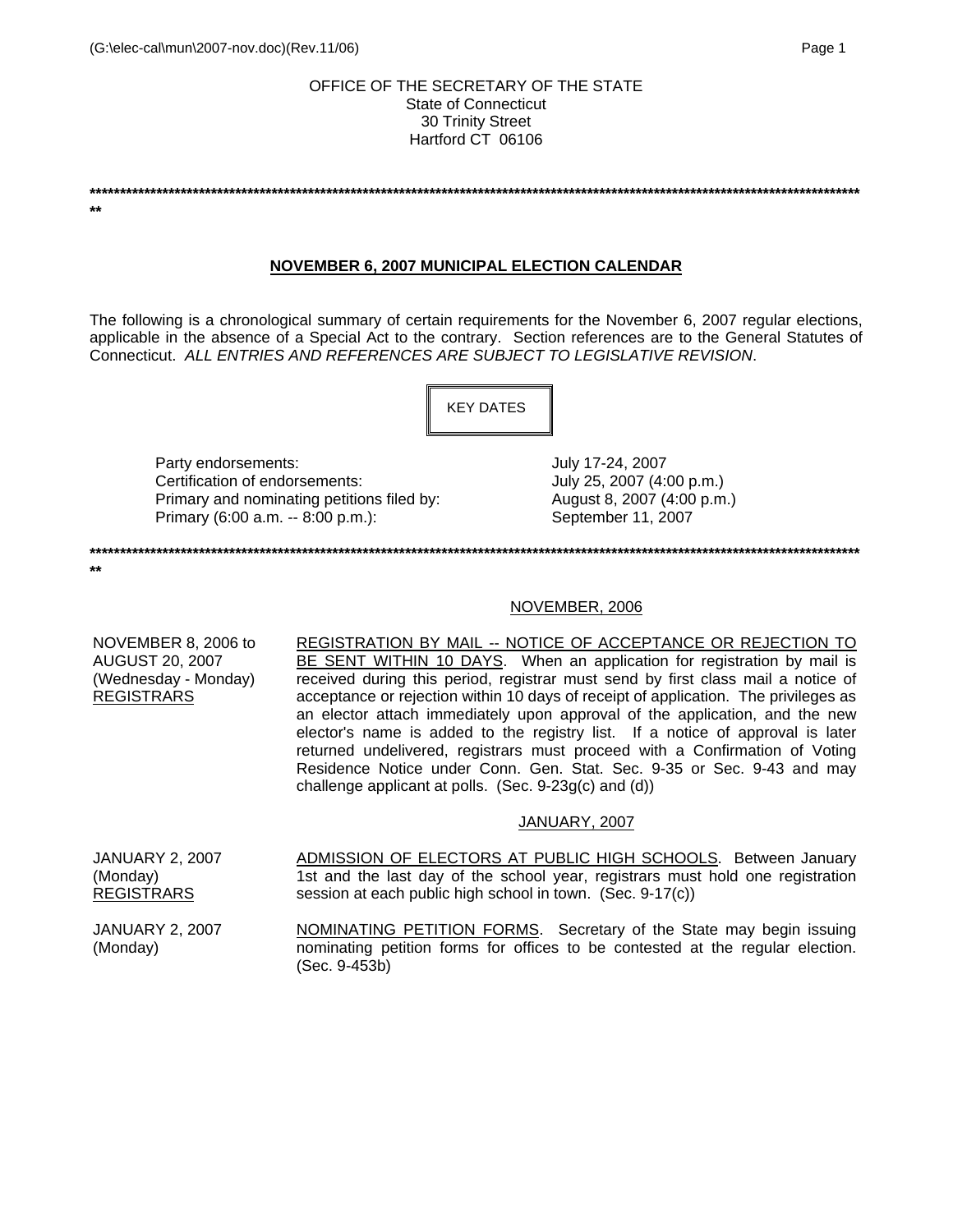JANUARY 2, 2007 thru APRIL 30, 2007 (Monday - Monday) REGISTRARS

CANVASS. Period for conducting annual house-to-house canvass of electors to be done (1) in person, (2) by mail or by the National Change of Address System (NCOA) of the U. S. Postal Service, (3) by telephone, or (4) by a combination thereof, by registrars or their designees. Canvass by mail should be completed by March 31st because regulations give electors thirty days to respond to canvass by mail, and May 1st is the last day to send Notice of Confirmation of Voting Residence to electors on the basis of the canvass. (Sec. 9-32, 9-35 and Conn. Regs. 9-32-1 to 9-32-9)

# FEBRUARY, 2007

FEBRUARY 4, 2007 to FEBRUARY 10, 2007 (Sunday - Saturday) MUNICIPAL CLERK REPORT TO SECRETARY OF NUMBER OF VOTING MACHINES. Town Clerks shall notify the Secretary of the State during the first week of February in each year of the total number of names on the registry list and on each enrollment list and the total number of unaffiliated electors, and the total number of voting machines, by district, in such town. If the number of machines is less than the number required under Section 9-238, the town clerk shall include an explanation of the discrepancy. Each town clerk shall also file a duplicate copy of such notification with officials who are required to provide voting machines under Section 9-238. (Sec. 9-238a)

### MAY, 2007

NOTICE OF CONFIRMATION OF VOTING RESIDENCE. Last day to send Notice of Confirmation of Voting Residence to electors on the basis of the canvass. (Sec. 9-35)

> LIST OF OFFICES-FILING WITH SECRETARY OF THE STATE. Last day for clerk to file with Secretary of the State list of offices to be filled, terms thereof and number of candidates for which each elector may vote. Secretary of the State, within 70 days after receipt, to return a copy. Clerk, within 10 days after receiving the copy, must mail a copy to each town chairman. (Sec. 9-254)

PARTY RULES. Last day to file with Secretary of the State change in party rules regarding the method of party endorsement for a candidate to run for municipal office if endorsement made on, July 17, 2007. If endorsement is made on July 24, 2007, then May 24, 2007 is last day. At least 60 days before endorsement, one copy of party rules governing such endorsement must be filed with the Secretary of the State. One copy of revised local party rules (and any amendments thereto) must also be filed forthwith with town clerk and state central committee. (Applies only when new rules are adopted or existing rules are amended or rescinded.) (Secs. 9-372(5)(B), 9-374 and 9-375)

#### JUNE, 2007

INACTIVE LIST. The registrars prepare inactive registry and enrollment lists of (1) any person whose notice of approval of mail-in was returned undeliverable and who did not respond to a Confirmation of Voting Residence

> Notice sent thirty days prior to this date, and (2) any person who was sent a Confirmation of Voting Residence Notice between January 2, 2007--May 1, 2007 or between January 2, 2006—May 1, 2006 or between January 2, 2005—May 1, 2005 or between March 2, 2004--May 1, 2004, on the basis of the canvass and did not respond within thirty days after it was sent (and was not restored). The inactive list is sent to the polls. Electors on the inactive list may sign a restoration form at the polls and, if the registrar or assistant registrar of voters in the polls consents, such elector may vote. (Secs. 9-23g(c), 9-35 and 9-42(c))

MAY 1, 2007 (Tuesday) REGISTRARS

MAY 10, 2007 (Thursday) MUNICIPAL CLERK

MAY 17, 2007 (Thursday) POLITICAL PARTIES

JUNE 1, 2007 (Friday) **REGISTRARS**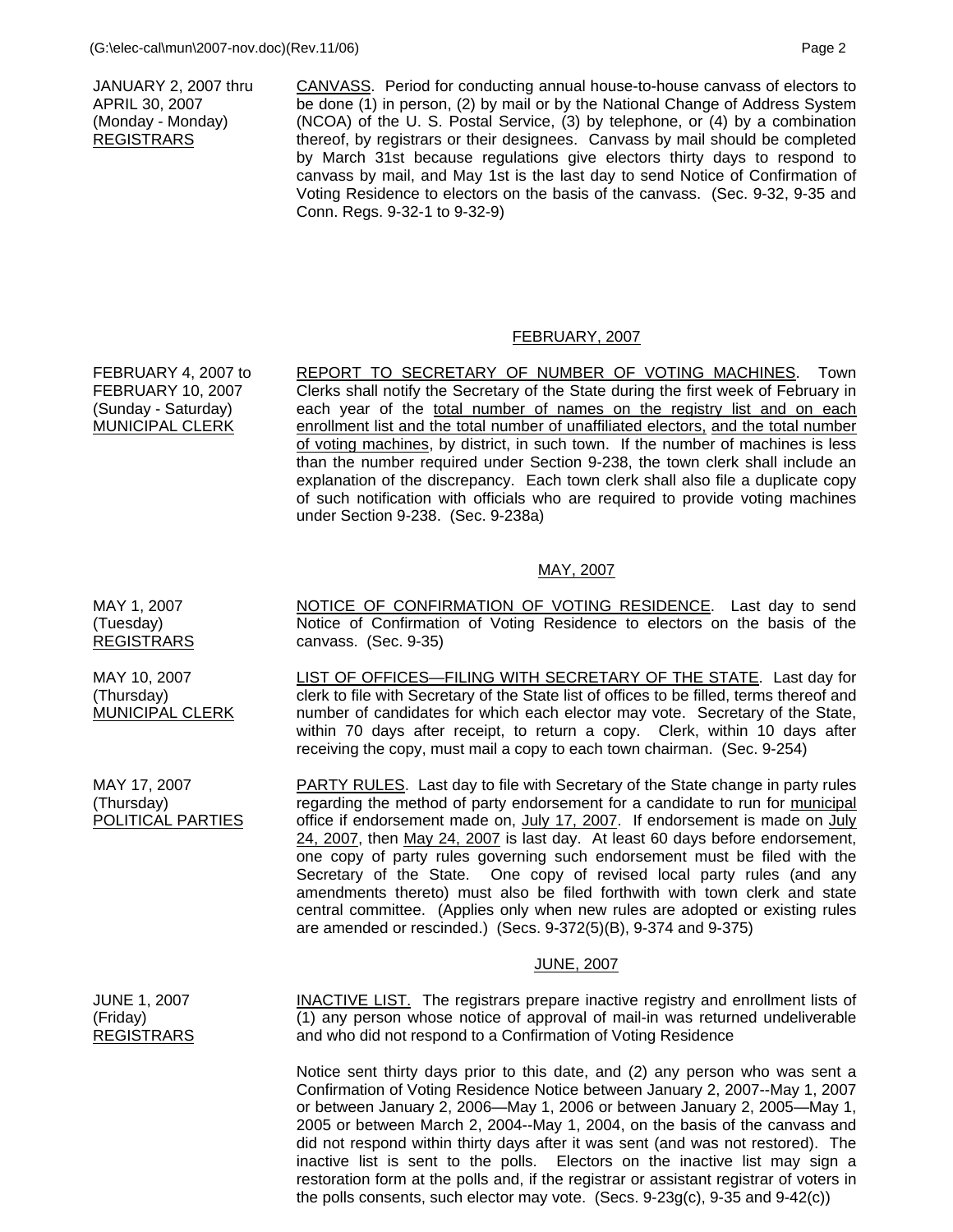JUNE 11, 2007 (Monday) **REGISTRARS** PARTY TRANSFER -- MUNICIPAL PRIMARY. Last day that an enrolled elector can transfer from one party to another and be eligible to vote in municipal primary of new party. (Sec. 9-59)

> POLLING PLACE – ADJACENT DISTRICT -- PRIMARY. Last day for registrars, when necessary, to designate to the municipal clerk a polling place in an adjacent voting district for municipal primary. Within 10 days after such filing, municipal clerk to publish notice. (Sec. 9-168b)

VOTING DISTRICTS. Last day to make changes in the boundaries of voting districts for municipal primary. (Sec. 9-169)

#### JULY, 2007

JULY 11, 2007 (Wednesday) TOWN CHAIRMEN NOTICE OF CAUCUS. Last day to publish notice of endorsement caucus, if caucus is the endorsing authority for municipal office, if caucus is held on July 17, 2007. If caucus is held July 24, 2007, then July 18, 2007 is the last day. Notice must be published at least 5 full days before the caucus. Party rules may require earlier notice. (Sec. 9-390)

> WAIVER OF ACCESSIBILITY OF POLLING PLACE. Last day that registrars may file with Secretary of the State a request for a waiver to provide accessible polling place for physically disabled, for primary. (Sec. 9-168d)

MINOR PARTY RULES. Minor parties must have filed with the Secretary of the State, by this date, party rules regulating the manner in which the party nominates candidates for public offices for which it has minor party status. One copy of revised local party rules (and any amendments thereto) must also be filed forthwith with town clerk. (Secs. 9-372(6), 9-374 and 9-375)

**PARTY ENDORSEMENT.** Endorsement by major party for municipal office by town committee, caucus or convention between these days. (Secs. 9-390 and 9- 391)

 No party may endorse more candidates for municipal office than number for which an elector may vote. (Sec. 9-414). See also Sec. 9-204a re. Board of Education.

REGISTRARS PRIMARY PETITIONS AVAILABLE. Petition forms for persons desiring to oppose party-endorsed candidates for municipal office must be available from the registrar of voters beginning on the day following the making of the party's endorsement of candidates for municipal office or beginning on the day following the final day for the making of such endorsements, whichever comes first. (Secs. 9-372(5) and 9-409)

JULY 25, 2007 (Wednesday) 4:00 p.m. POLITICAL PARTIES MUNICIPAL CLERK PARTY ENDORSEMENTS -- CERTIFICATION. Last day for certification by a major political party to municipal clerk of party endorsement for municipal office. Each endorsement must be certified by both the chairman or presiding officer and the secretary of the town committee, caucus or convention which made the endorsement; the certification need not be signed by the endorsed candidate(s). Clerk must forthwith publish notice of certification and that list of candidates is on file. (Secs. 9-391 and 9-395)

AUGUST, 2007

JULY 12, 2007 (Thursday) REGISTRARS

JUNE 12, 2007 (Tuesday) REGISTRARS MUNICIPAL CLERK

JUNE 12, 2007 (Tuesday)

LEGISLATIVE BODY

JULY 13, 2007 (Friday) MINOR PARTIES

JULY 17, 2007 to JULY 24, 2007 (Tuesday - Tuesday) POLITICAL PARTIES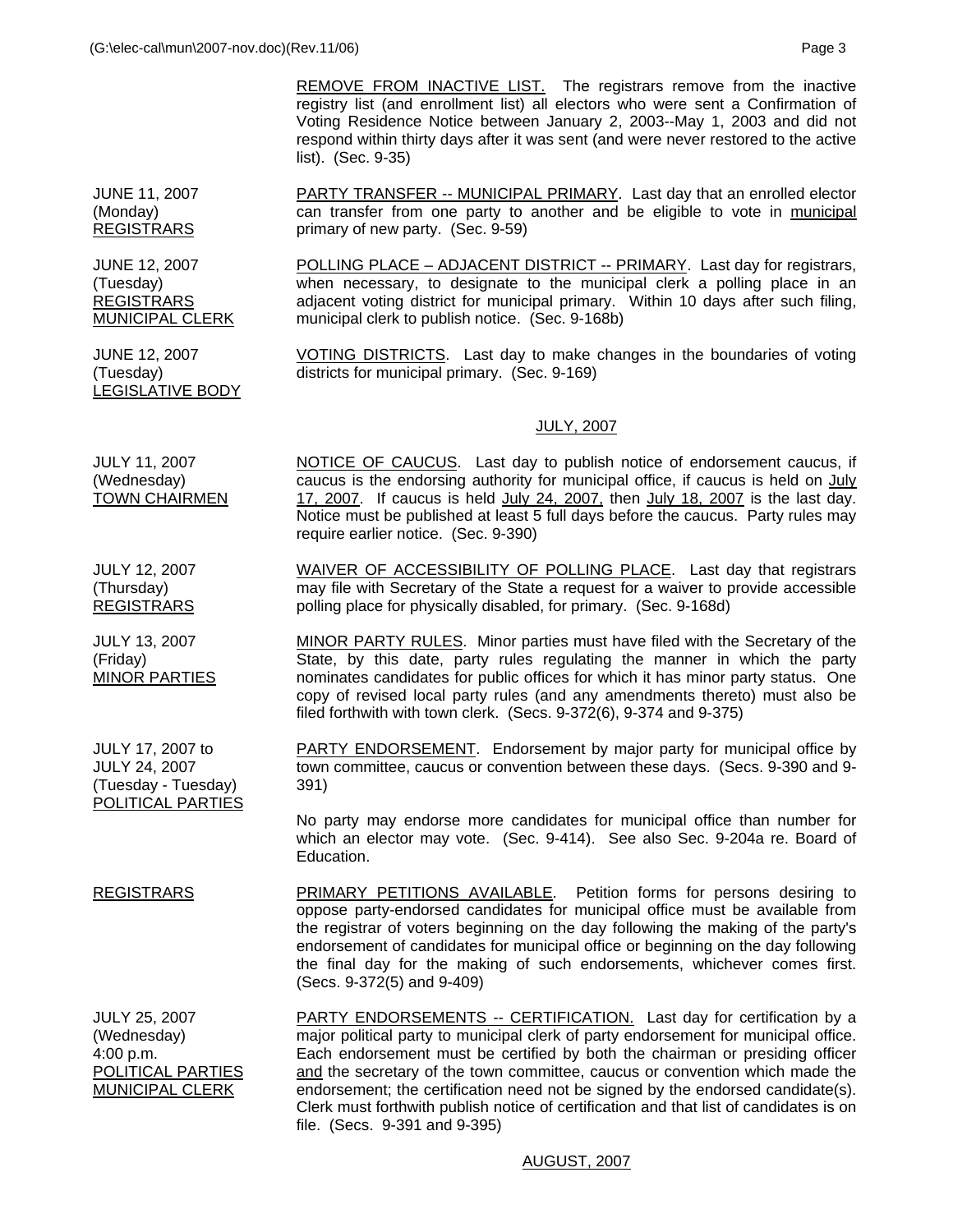AUGUST 7, 2007 (Tuesday) REGISTRARS MUNICIPAL CLERK

AUGUST 7, 2007 (Tuesday) LEGISLATIVE BODY

AUGUST 8, 2007 (Wednesday) MUNICIPAL CLERK

REGISTRARS

AUGUST 8, 2007 (Wednesday) WRITE-IN CANDIDATES

POLLING PLACE -- ADJACENT DISTRICT -- ELECTION. Last day for registrars, when necessary, to designate to the municipal clerk a polling place in an adjacent voting district for municipal election. Within 10 days after such filing, municipal clerk to publish notice. (Sec. 9-168b)

VOTING DISTRICTS. Last day to make changes in the boundaries of voting districts for municipal election. (Sec. 9-169)

SPECIAL 90-DAY MILITARY BLANK BALLOT -- ELECTION. The special 90day military blank ballot for all offices for military contingencies becomes available this day upon application properly made. (Sec. 9-153e). Explanatory text and/or arguments re. local questions (option). (Secs. 9-140(d) and 9-369b)

Registrars may direct the clerk to mail such special ballot set to qualified persons or municipal clerk may so act on his own motion. (Sec. 9-153d)

WRITE-IN REGISTRATION. First day that write-in candidates for any office being contested at election, may register as write-in candidates with Secretary of the State. (Sec. 9-373a)

AUGUST 8, 2007 (Wednesday) 4:00 p.m. REGISTRARS PRIMARY PETITIONS -- FILING. Primary petitions for opposition candidates of a major party for municipal offices must be submitted to respective registrars by 4:00 p.m. of this day. Registrars of voters, deputy registrar or assistant registrar must be in their office or office facilities between 1:00 p.m. and 4:00 p.m. to accept petitions. (Secs. 9-405 and 9-406)

> FAILURE TO ENDORSE: *Single-opening municipal office --* opposing candidate is deemed nominated if no endorsement has been made and certified to municipal clerk and there is only one opposing candidacy. *Multiple-opening office --* party-endorsed candidates and opposing candidates are all deemed nominated if there are an insufficient number of endorsements certified to the municipal clerk and no more opposing candidates than the number for which no endorsement is made. (Sec. 9-418)

- REGISTRARS MUNICIPAL CLERK NOTICE OF PRIMARY. On filing of valid petition for municipal office, and after checking the same, registrar notifies municipal clerk that primary is to be held and clerk publishes registrar's notice and information concerning candidates, primary date, hours, and location of polls, files one copy with Secretary of the State, and records said notice. If central counting designated by the registrars, the notice of primary shall include such central location. (Secs. 9-147a and 9- 435)
- MUNICIPAL CLERK PRINTING ABSENTEE BALLOTS. Immediately after all the challenge candidates for municipal offices are known from the registrars, the municipal clerk must begin making arrangements to have the absentee ballots for the primary printed. (Sec. 9-135b(a))
- MUNICIPAL CLERK SAMPLE ABSENTEE BALLOT AVAILABLE. A layout model of each different absentee ballot shall be available for public inspection at municipal clerk's office prior to printing. (Sec. 9-135b(b))
- MUNICIPAL CLERK ABSENTEE BALLOTS--FILING. Immediately upon receiving the printed absentee ballots, municipal clerk must file a printed absentee ballot for the municipality or for each different political subdivision, as the case may be, with Secretary of the State, and file an affidavit as to number of such ballots printed. (Sec. 9-135b(c)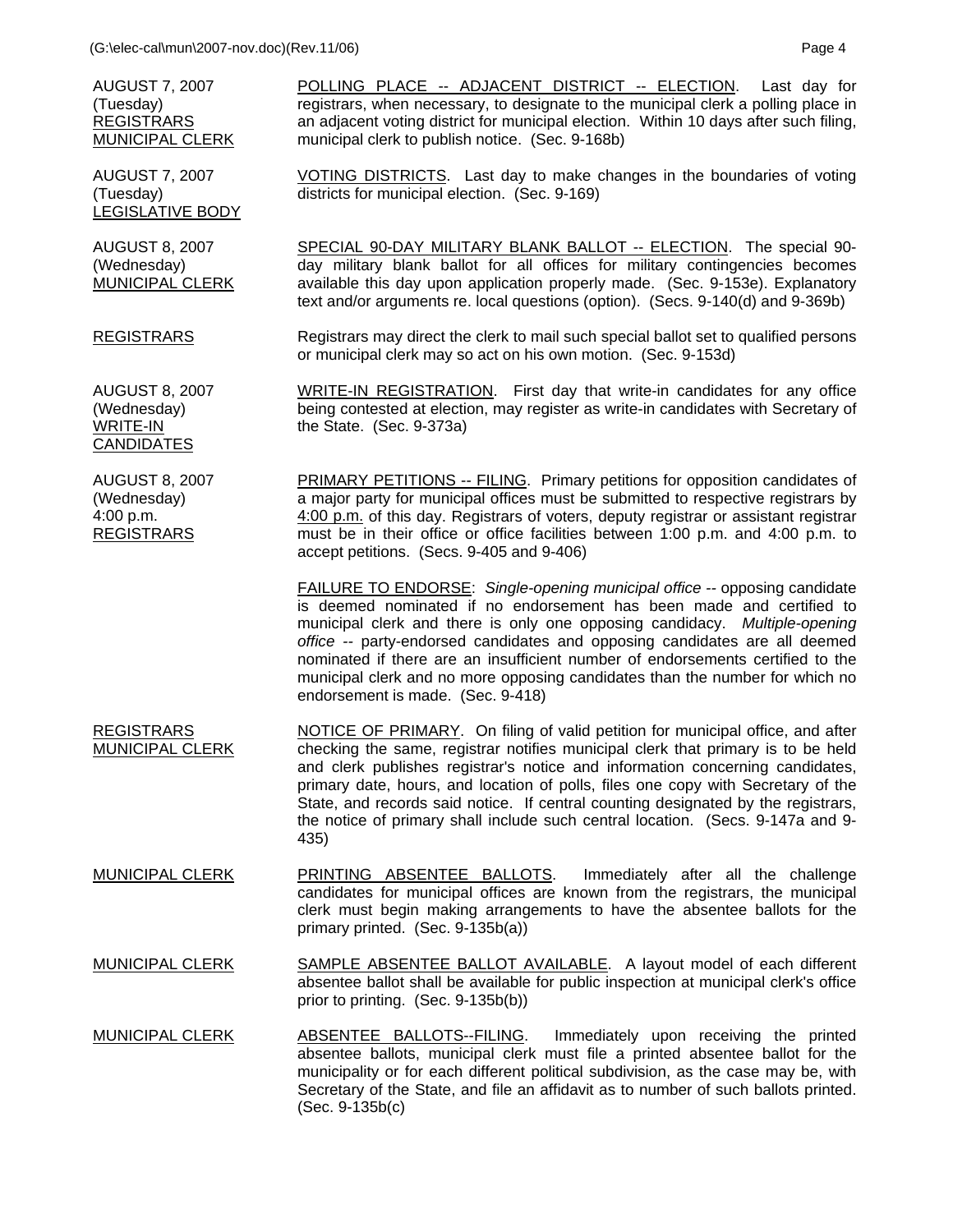| <b>MUNICIPAL CLERK</b>                                                                                                      | BLANK BALLOTS TO ELECTORS TEMPORARILY LIVING (OR EXPECTING<br>TO BE TRAVELING) OUTSIDE U.S. AND TO SERVICEMEN, SPOUSES AND<br>DEPENDENTS WHETHER LIVING WITHIN OR OUTSIDE U.S. Beginning as<br>soon as possible after a complete list of candidates is available, blank ballots (for<br>all offices being contested at the primary), together with a complete list of<br>candidates, should be sent to electors residing (or expecting to be traveling)<br>outside the United States and to servicemen, spouses and dependents whether<br>living within or outside the United States who have applied for an absentee ballot<br>and are eligible to vote in the primary. (Sec. 9-153f) |
|-----------------------------------------------------------------------------------------------------------------------------|----------------------------------------------------------------------------------------------------------------------------------------------------------------------------------------------------------------------------------------------------------------------------------------------------------------------------------------------------------------------------------------------------------------------------------------------------------------------------------------------------------------------------------------------------------------------------------------------------------------------------------------------------------------------------------------|
| <b>REGISTRARS</b>                                                                                                           | Registrars may direct the clerk to mail such blank ballot set to a qualified elector<br>or applicant for admission as an elector who (1) is living outside the U.S. or (2) is<br>a member of the armed forces, spouse or dependent. Municipal clerk also may<br>so act on his own motion. (Sec. 9-153d)                                                                                                                                                                                                                                                                                                                                                                                |
| <b>AUGUST 8, 2007</b><br>(Wednesday)<br>4:00 p.m.<br><b>CANDIDATES</b>                                                      | <b>NOMINATING PETITIONS.</b> Last day for filing with town clerk or the Secretary of<br>the State. Deadline 4:00 p.m. Town clerk or assistant town clerk must be in his<br>office between 1:00 p.m. and 4:00 p.m. to accept petitions. (Sec. 9-453i)                                                                                                                                                                                                                                                                                                                                                                                                                                   |
| <b>TOWN CLERK</b>                                                                                                           | Clerk must file each petition page with Secretary of the State within 2 weeks after<br>receiving it. (Sec. 9-453n)                                                                                                                                                                                                                                                                                                                                                                                                                                                                                                                                                                     |
| AUGUST 8, 2007 to<br>SEPTEMBER 4, 2007<br>(Wednesday - Tuesday)<br>INSTITUTIONAL<br><b>ADMINISTRATORS</b><br>AND REGISTRARS | SUPERVISED BALLOTING DESIGNATION. In order to have supervised<br>absentee balloting in a nursing home or rest home, etc., with less than 20<br>electors a written designation must be made between these dates by either<br>registrar of voters or the administrator of the institution, for the municipal primary.<br>These deadlines do not apply to a nursing home or rest home, etc., with 20 or<br>more electors because supervised voting is mandated at such institutions.<br>(Secs. 9-159q and 9-159r)                                                                                                                                                                         |
| <b>AUGUST 10, 2007</b><br>(Friday)<br><b>REGISTRARS</b>                                                                     | POLLING PLACES -- PRIMARY. Last day to determine polling places for<br>municipal primary. Polling places may be changed within thirty-one day period<br>only if municipal clerk and registrars of voters unanimously find that polling place<br>has been rendered unusable. If polling place found unusable, another polling<br>place must be designated forthwith and adequate notice of such change<br>published. (Secs. 9-168 and 9-169)                                                                                                                                                                                                                                            |
| <b>AUGUST 13, 2007</b><br>(Monday)<br><b>CANDIDATES</b>                                                                     | CHANGE OF NAME. Candidates in the municipal primary must have changed<br>their name on the registry list by this date in order to have that change reflected<br>on the primary ballot label. (Sec. 9-42a)                                                                                                                                                                                                                                                                                                                                                                                                                                                                              |
| AUGUST 13, 2007 to<br><b>AUGUST 22, 2007</b><br>(Monday - Wednesday)<br><b>REGISTRARS</b>                                   | NOTICE OF 14TH DAY BEFORE PRIMARY DAY REGISTRATION SESSION.<br>If municipal primary will be held in your town and if your town's population is over<br>25,000, notice of August 28, 2007 session of registrars of voters to be published<br>at least once on or between any of these dates. This newspaper notice need not<br>be a legal notice. (Sec. 9-16)                                                                                                                                                                                                                                                                                                                           |
| AUGUST 13, 2007 to<br><b>AUGUST 22, 2007</b><br>(Monday - Wednesday)<br><b>REGISTRARS</b>                                   | NOTICE OF 14TH DAY BEFORE PRIMARY ENROLLMENT SESSION.<br>-lf<br>municipal primary will be held, notice must be published at least once on or<br>between any of these dates of the enrollment session to be held on August 28,<br>2007; such notice shall state that the registrars will, at such time, hear requests<br>by persons removed for adding their names to the registry list. This newspaper<br>notice need not be a legal notice. (Secs. 9-37 and 9-53)                                                                                                                                                                                                                     |
| AUGUST 20, 2007<br>(Monday)                                                                                                 | LIST OF MODERATORS. Last day for candidate to submit to registrar list of<br>desired certified primary moderators. Registrar must notify all candidates of their                                                                                                                                                                                                                                                                                                                                                                                                                                                                                                                       |

CANDIDATES

desired certified primary moderators. Registrar must notify all candidates of their right to submit a list of designees. (Sec. 9-436)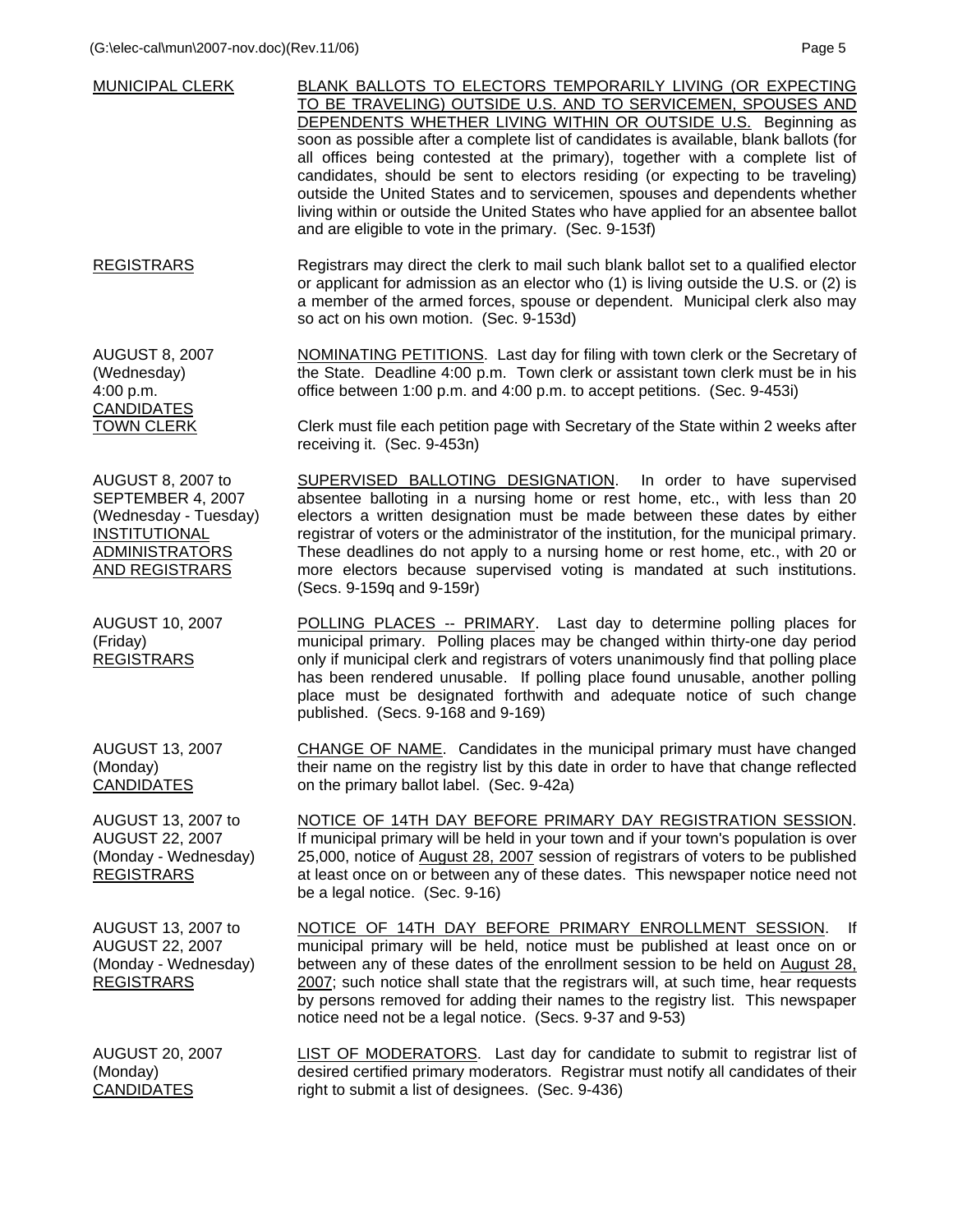| <b>AUGUST 21, 2007</b><br>(Tuesday)                                                  | ABSENTEE BALLOTS. Absentee ballots for municipal primary become<br>available on this day. (Secs. 9-135 and 9-140(f))                                                                                                                                                                                                                                                                                                                                                                                                                                                                                                                                                                                                                                                                    |
|--------------------------------------------------------------------------------------|-----------------------------------------------------------------------------------------------------------------------------------------------------------------------------------------------------------------------------------------------------------------------------------------------------------------------------------------------------------------------------------------------------------------------------------------------------------------------------------------------------------------------------------------------------------------------------------------------------------------------------------------------------------------------------------------------------------------------------------------------------------------------------------------|
| <b>MUNICIPAL CLERK</b><br><b>REGISTRARS</b>                                          | Registrars of voters may direct municipal clerk to mail absentee ballot forms to a<br>qualified elector or applicant for admission as an elector who (1) is living outside<br>the U.S. or (2) is a member of the armed forces or the spouse or dependent of a<br>member of the armed forces living where such member is stationed. Municipal<br>clerk also may so act on his own motion. (Secs. 9-133f, 9-140(f) and 9-153d)                                                                                                                                                                                                                                                                                                                                                            |
| <b>AUGUST 21, 2007</b><br>(Tuesday)<br><b>REGISTRARS</b>                             | CENTRAL COUNTING - ABSENTEE BALLOTS. Last day for registrars to<br>designate in writing to the municipal clerk central location for the counting of<br>absentee ballots for municipal primary. Such location shall be published by the<br>municipal clerk in the notice for the primary. (Sec. 9-147a)                                                                                                                                                                                                                                                                                                                                                                                                                                                                                  |
| AUGUST 21, 2007 to<br>SEPTEMBER 6, 2007<br>(Tuesday - Thursday)<br><b>REGISTRARS</b> | REGISTRATION BY MAIL-- NOTICE OF ACCEPTANCE OR REJECTION TO<br>BE SENT ON DAY OF RECEIPT. When an application for registration by mail is<br>received during the period beginning on the 21st day before a primary and<br>ending on the fifth day before a primary, registrar must send by first class mail a<br>notice of acceptance or rejection on day of receipt of application. The privileges<br>as an elector attach immediately upon approval of the application, and the new<br>elector's name is added to the registry list. If a notice of approval is later<br>returned undelivered, registrars must proceed with confirmation of voting<br>residence notice under Conn. Gen. Stat. Sec. 9-35 or Sec. 9-43 and may<br>challenge applicant at polls. (Sec. 9-23g(c) and (d)) |
| <b>AUGUST 22, 2007</b><br>(Wednesday)<br><b>TOWN CLERK</b>                           | NOMINATING PETITIONS. Last day for town clerk to file nominating petition<br>pages, received by clerk on August 8th, with Secretary of the State. (Secs. 9-<br>453i and 9-453n)                                                                                                                                                                                                                                                                                                                                                                                                                                                                                                                                                                                                         |
| <b>AUGUST 28, 2007</b><br>(Tuesday)<br><b>REGISTRARS</b>                             | PRIMARY ENROLLMENT SESSION. If primary is to be held, mandatory<br>enrollment session must be held on this date (14th day before primary day) for<br>the purpose of registration and/or enrollment of electors entitled to vote in<br>primary. At least two consecutive hours required, between the hours of 12:00<br>noon and 9:00 p.m. (Sec. 9-51)                                                                                                                                                                                                                                                                                                                                                                                                                                    |
|                                                                                      | If primary is to be held, registrars must also hold a session to hear requests for<br>adding names to the registry list by persons removed. This session may be held<br>simultaneously with the enrollment session. (Sec. 9-37)                                                                                                                                                                                                                                                                                                                                                                                                                                                                                                                                                         |
| <b>AUGUST 28, 2007</b><br>(Tuesday)<br><b>REGISTRARS</b>                             | FOURTEENTH DAY BEFORE PRIMARY DAY REGISTRATION SESSION. If<br>municipal primary will be held in your town and if your town's population is over<br>25,000, mandatory registration session must be held on this date. Hours: any<br>two hours between 5:00 p.m. and 9:00 p.m. (Sec. 9-17)                                                                                                                                                                                                                                                                                                                                                                                                                                                                                                |
| AUGUST 31, 2007<br>(Friday)<br><b>REGISTRARS</b><br><b>CANDIDATES</b>                | LISTS OF PRIMARY OFFICIALS. Last day for candidates to submit to registrar<br>lists of desired primary day officials, except moderators. Registrar must notify all<br>candidates of their right to submit a list of designees. (Sec. 9-436)                                                                                                                                                                                                                                                                                                                                                                                                                                                                                                                                             |
|                                                                                      | SEPTEMBER, 2007                                                                                                                                                                                                                                                                                                                                                                                                                                                                                                                                                                                                                                                                                                                                                                         |
| SEPTEMBER, 2007<br><b>REGISTRARS</b>                                                 | NOTICE OF LOTTERY TO DETERMINE ORDER OF NAMES FOR MULTIPLE-<br>OPENING OFFICE. After the nomination of candidates for a multiple-opening<br>office by a major or minor party or nominating petition is finalized (see entry<br>under "September 12, 2007"), registrars hold public lottery to determine<br>horizontal order of such names within a row on election ballot. Registrars must<br>provide at least 5 days' public notice for ceremony. (Secs. 9-253 and 9-453r)                                                                                                                                                                                                                                                                                                             |
| SEPTEMBER 4, 2007<br>(Tuesday)<br><b>REGISTRARS</b>                                  | <b>ENROLLMENT LIST.</b> Supplementary or updated enrollment list for use at<br>primary, if any, to be printed by this date. If two parties have a primary, towns<br>which have eliminated separate enrollment lists must print enrollment lists.<br>(Sec. 9-55)                                                                                                                                                                                                                                                                                                                                                                                                                                                                                                                         |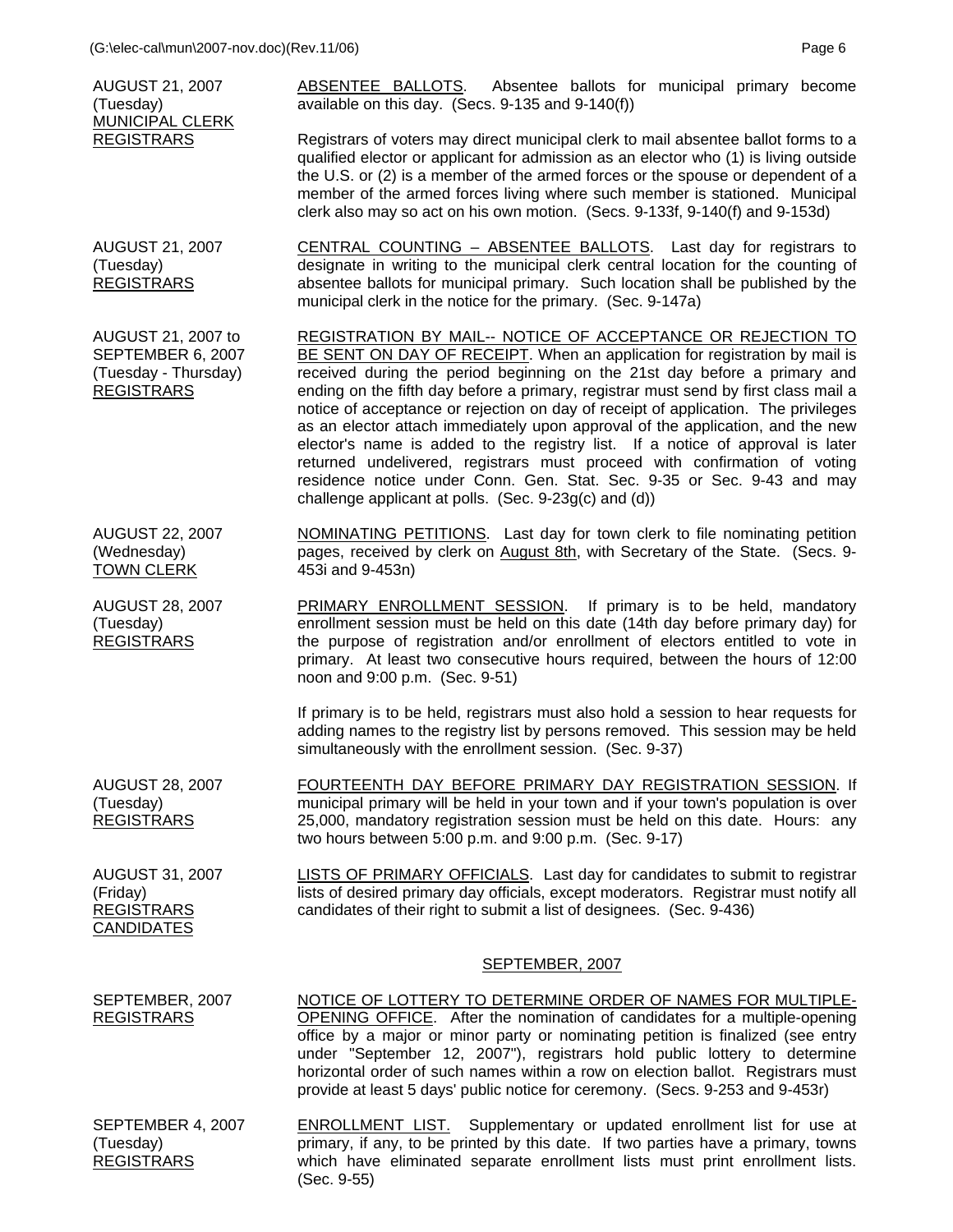| SEPTEMBER 4, 2007<br>(Tuesday)<br><b>REGISTRARS</b>                                                      | ABSENTEE BALLOT CHECK-OFF. PRIMARY. Whether central counting of<br>absentee ballots has been designated or not, beginning as soon after 11:00 a.m.<br>as the absentee ballots are available from the municipal clerk, the registrars may<br>begin checking the absentee ballots on this day and each weekday before the<br>primary. The ballots shall be checked not later than the last weekday before the<br>primary. The registrars shall check without opening the outer envelopes the<br>names of such absentee voters on the official check list to be used at such<br>primary by indicating "Absentee" or "A" preceding such name, and in the case of<br>central counting shall also note such designation on a duplicate list. After<br>checking is completed, municipal clerk seals unopened ballots for delivery<br>between 10:00 a.m. and 12:00 noon, primary day. (Sec. 9-140c)          |
|----------------------------------------------------------------------------------------------------------|------------------------------------------------------------------------------------------------------------------------------------------------------------------------------------------------------------------------------------------------------------------------------------------------------------------------------------------------------------------------------------------------------------------------------------------------------------------------------------------------------------------------------------------------------------------------------------------------------------------------------------------------------------------------------------------------------------------------------------------------------------------------------------------------------------------------------------------------------------------------------------------------------|
| SEPTEMBER 4, 2007<br>(Tuesday)<br><b>INSTITUTIONAL</b><br><b>ADMINISTRATORS</b><br><b>AND REGISTRARS</b> | SUPERVISED BALLOTING DESIGNATION. Last day to request supervised<br>absentee balloting in a nursing home or rest home, etc., with less than 20<br>electors. A written designation must be made by this date by either registrar of<br>voters or the administrator of the institution, for the primary. This deadline does<br>not apply to a nursing home or rest home, etc., with 20 or more electors because<br>supervised voting is mandated at such institutions. (Secs. 9-159q and 9-159r)                                                                                                                                                                                                                                                                                                                                                                                                       |
| SEPTEMBER 6, 2007<br>(Thursday)<br><b>MUNICIPAL CLERK</b>                                                | QUESTIONS ON BALLOT. Last day for municipality to approve question to<br>appear on ballot at election, unless otherwise specifically provided by the general<br>statutes. (Sec. 9-370)                                                                                                                                                                                                                                                                                                                                                                                                                                                                                                                                                                                                                                                                                                               |
|                                                                                                          | Municipal clerk must keep full text of question on file in his office open to public<br>inspection from time question is approved for submission through election. (Sec.<br>$9-369a)$                                                                                                                                                                                                                                                                                                                                                                                                                                                                                                                                                                                                                                                                                                                |
| SEPTEMBER 6, 2007<br>(Thursday)<br><b>REGISTRARS</b>                                                     | WAIVER OF ACCESSIBILITY OF POLLING PLACE. Last day that registrars<br>may file with Secretary of the State a request for a waiver to provide accessible<br>polling place for physically disabled for election. (Sec. 9-168d)                                                                                                                                                                                                                                                                                                                                                                                                                                                                                                                                                                                                                                                                         |
| SEPTEMBER 6, 2007<br>(Thursday)<br><b>REGISTRARS</b>                                                     | REGISTRATION AND ENROLLMENT CUT-OFF. Deadline for registering and/or<br>enrolling for voting in primary unless register in person with town clerk or<br>registrar or unless file application for enrollment in person with registrar of voters.<br>(Secs. 9-23g, 9-56 and 9-57)                                                                                                                                                                                                                                                                                                                                                                                                                                                                                                                                                                                                                      |
|                                                                                                          | Mail-in application of new voter must be received by registrar of voters of the<br>town of residence by this day, except that a mail-in application of new voter<br>postmarked by this day or received by a voter registration agency or the<br>Department of Motor Vehicles by this day may be received by the registrar of<br>voters until 12:00 noon of September 10, 2007. (Sec. 9-23g(c) and (d))                                                                                                                                                                                                                                                                                                                                                                                                                                                                                               |
|                                                                                                          | However, enrollment application of unaffiliated voter must be received by this<br>day by registrar of voters of the town of residence unless unaffiliated voter files<br>application for enrollment in person with registrar of voters by 12:00 noon of<br>September 10, 2007. (Sec. 9-56)                                                                                                                                                                                                                                                                                                                                                                                                                                                                                                                                                                                                           |
| SEPTEMBER 7, 2007 thru<br><b>SEPTEMBER 17, 2007</b><br>(Friday - Monday)<br><b>REGISTRARS</b>            | <b>REGISTRATION BY MAIL -- NOTICE OF ACCEPTANCE OR REJECTION TO</b><br>BE SENT WITHIN 10 DAYS. PRIVILEGES OF AN ELECTOR SHALL NOT<br>ATTACH UNTIL THE DAY AFTER THE PRIMARY OR THE DAY APPLICATION<br>IS APPROVED BY REGISTRAR, WHICHEVER IS LATER. When a mail-in<br>application hand-delivered by someone other than the applicant is received<br>during this period by registrars in applicant's town of residence (or by the DMV or<br>a voter registration agency), or a mailed mail-in application for registration is<br>postmarked during this period, registrar must act on the application and send by<br>first-class mail a notice of acceptance or rejection within 10 days of receipt of the<br>application, but privileges of an elector shall not attach until September 12, 2007,<br>or until the application is approved by registrar, whichever is later.<br>(Sec. 9-<br>23g(d)(2) |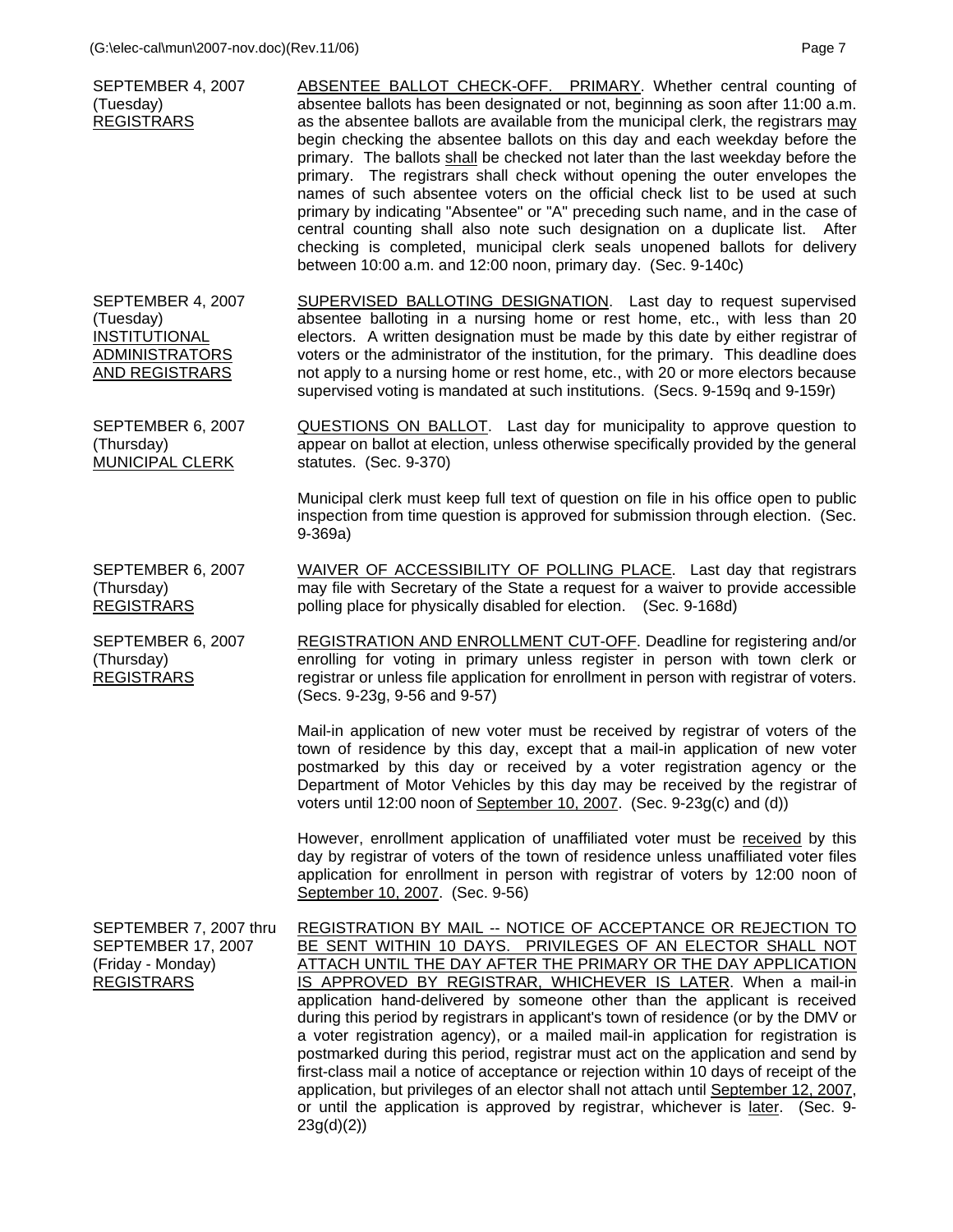|                                                                          | <i>IMPORTANT EXCEPTION:</i><br>If an application of a new voter indicates that it was (1) received by<br>September 6, 2007 by the DMV or a voter registration agency, or (2)<br>postmarked by September 6, 2007, the registrar of voters of the town of<br>residence shall mail a notice of acceptance or rejection on the day of<br>receipt of such application during the period September 7th through noon<br>September 10th. Such persons whose applications are accepted by<br>noon September 10th acquire privileges of an elector immediately and<br>may vote in the primary. (Sec. 9-23g(c) and (d))                                                             |
|--------------------------------------------------------------------------|--------------------------------------------------------------------------------------------------------------------------------------------------------------------------------------------------------------------------------------------------------------------------------------------------------------------------------------------------------------------------------------------------------------------------------------------------------------------------------------------------------------------------------------------------------------------------------------------------------------------------------------------------------------------------|
| SEPTEMBER 9, 2007<br>(Sunday)<br>6:00 a.m.<br><b>CANDIDATES</b>          | <b>UNOFFICIAL CHECKERS FOR PRIMARY.</b> Deadline for candidates to submit<br>list of designees for unofficial checkers to the registrar of voters. Such list must<br>be submitted at least 48 hours prior to the opening of the polls. The registrar<br>must notify all candidates of their right to submit a list of designees. (Sec. 9-<br>436a)                                                                                                                                                                                                                                                                                                                       |
|                                                                          | In addition, any person (other than a candidate or primary official) may serve as<br>a runner. (Sec. 9-235b)                                                                                                                                                                                                                                                                                                                                                                                                                                                                                                                                                             |
| SEPTEMBER 9, 2007<br>(Sunday)<br>6:00 a.m.<br>MUNICIPAL CLERK            | PRINTING OF SAMPLE BALLOTS. Municipal clerk prepares primary ballot<br>labels for primaries, if any, and at least 48 hours before the primary provides a<br>number of sample ballot labels for distribution, as he deems necessary. (Sec. 9-<br>437)                                                                                                                                                                                                                                                                                                                                                                                                                     |
| <b>SEPTEMBER 10, 2007</b><br>(Monday)<br><b>REGISTRARS</b>               | <b>ENROLLMENT LIST.</b> Separate supplementary list compiled, which list shall<br>include the name of any person who was admitted as an elector or whose<br>privileges of party enrollment attached since the printing of the supplementary<br>enrollment list on September 4, 2007. An updated list may be printed instead.<br>(Sec. 9-55)                                                                                                                                                                                                                                                                                                                              |
| <b>SEPTEMBER 10, 2007</b><br>(Monday)<br><b>REGISTRARS</b>               | SUPERVISED BALLOTING DEADLINE. Supervision of absentee balloting shall<br>be not later than the last business day before the primary. (Secs. 9-159q and 9-<br>159r)                                                                                                                                                                                                                                                                                                                                                                                                                                                                                                      |
| <b>SEPTEMBER 10, 2007</b><br>(Monday)<br>12:00 noon<br><b>REGISTRARS</b> | REGISTRATION BY MAIL -- PRIMARY. Deadline for the registrar of the mail-in<br>applicant's town of residence to receive mail-in application (postmarked by fifth<br>day before primary or received by DMV or voter registration agency by such fifth<br>day) so that the applicant may be enrolled in time to vote in primary. (Secs. 9-<br>23a, and $9-23g(c)$ and $(d)$ )                                                                                                                                                                                                                                                                                               |
| <b>SEPTEMBER 10, 2007</b><br>(Monday)<br>12:00 noon<br><b>REGISTRARS</b> | REGISTRATION AND ENROLLMENT CUT-OFF IN PERSON. Deadline for<br>registering in person with the registrar of voters or town clerk of the town of<br>residence and deadline for enrolling in person with the registrar of voters for<br>voting in primary. Deadline for cross-town registrations to be received by<br>registrar of town of residence.                                                                                                                                                                                                                                                                                                                       |
|                                                                          | Applications from servicemen and persons out of the country under Secs. 9-26<br>and 9-23a may be received throughout the day and before primary day. (Secs.<br>9-19e, 9-23a, 9-56 and 9-57)                                                                                                                                                                                                                                                                                                                                                                                                                                                                              |
| <b>SEPTEMBER 10, 2007</b><br>(Monday)<br><b>REGISTRARS</b>               | <b>ABSENTEE BALLOT CHECK-OFF.</b> Whether central counting of absentee<br>ballots has been designated or not, beginning as soon after 11:00 a.m. as the<br>absentee ballots are available from the municipal clerk, the registrars shall<br>check, without opening the outer envelopes, the names of absentee voters on<br>the official check list by indicating "Absentee" or "A" preceding the name, and in<br>the case of central counting shall also note such designation on the duplicate list.<br>After checking is completed, municipal clerk seals unopened ballots for delivery<br>between 10:00 a.m. and 12:00 noon, primary day. Although checking may begin |

on September 4, 2007, it must be completed by this day. (Sec. 9-140c)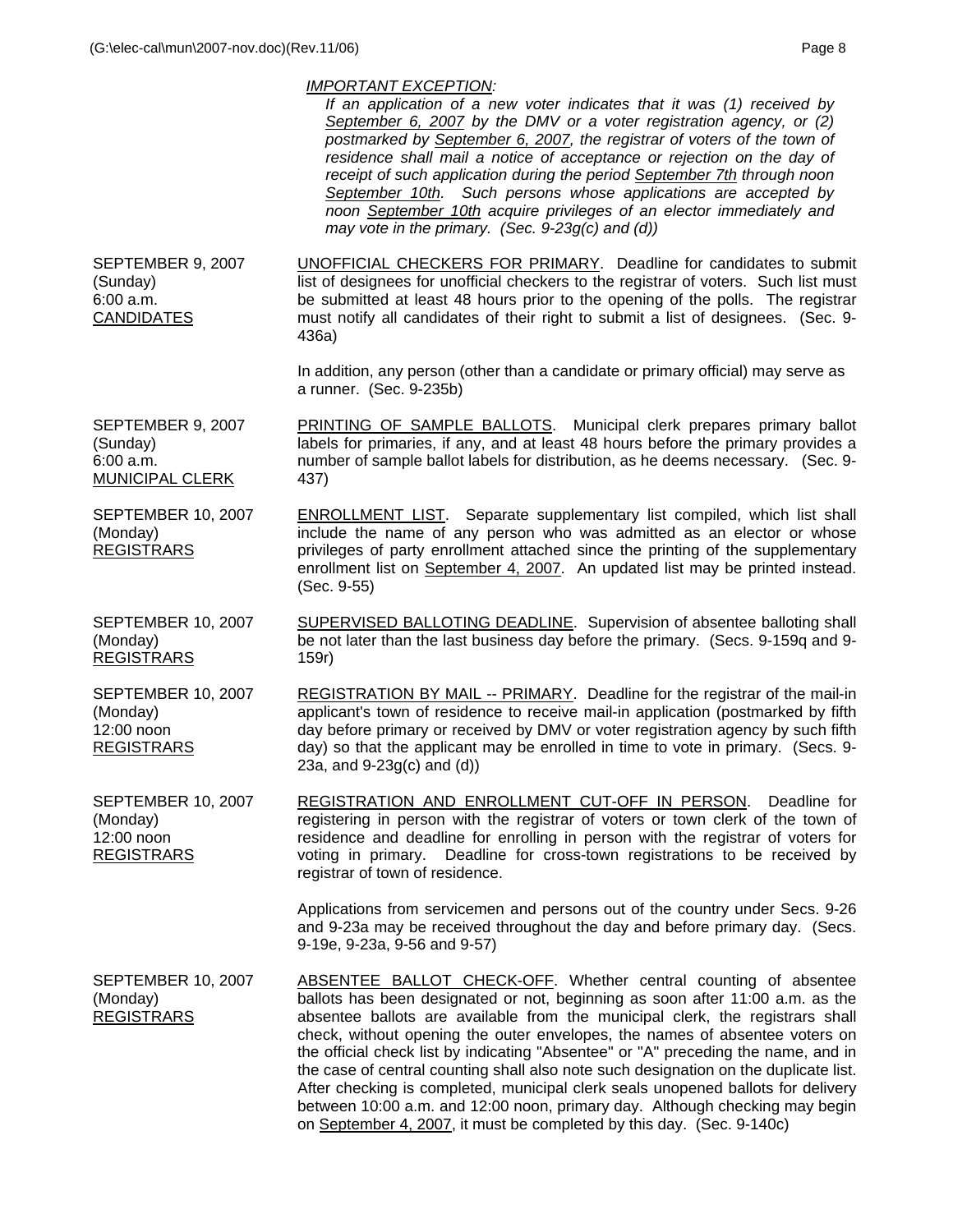|                                                                     | (G:\elec-cal\mun\2007-nov.doc)(Rev.11/06)                                                                                     |                                                                                                                                                                                                                                                                                                                                                                                                                                                                                                                                                                                                                                                                                                                                                                                                                                                                                              | Page 9 |
|---------------------------------------------------------------------|-------------------------------------------------------------------------------------------------------------------------------|----------------------------------------------------------------------------------------------------------------------------------------------------------------------------------------------------------------------------------------------------------------------------------------------------------------------------------------------------------------------------------------------------------------------------------------------------------------------------------------------------------------------------------------------------------------------------------------------------------------------------------------------------------------------------------------------------------------------------------------------------------------------------------------------------------------------------------------------------------------------------------------------|--------|
|                                                                     | <b>SEPTEMBER 10, 2007</b><br>(Monday)<br>MUNICIPAL CLERK                                                                      | ABSENTEE BALLOTS -- PRIMARY. DEADLINE TO ISSUE. Absentee ballots<br>may not be issued on primary day, except electors who suddenly become ill<br>within six days immediately preceding the close of the polls at the primary or who<br>are patients in a hospital within such six-day period, may apply for and be issued<br>an absentee ballot up to the close of the polls. (Secs. 9-140(h) and 9-150c)                                                                                                                                                                                                                                                                                                                                                                                                                                                                                    |        |
| <b>SEPTEMBER 10, 2007</b><br>(Monday)<br><b>REGISTRARS</b>          |                                                                                                                               | <b>ENROLLMENT LIST.</b> Last day before primary to remove electors from registry<br>list (and enrollment list) who have died, become disfranchised or confirmed in<br>writing that they have moved out of town. An elector is deemed to have<br>confirmed in writing that he has moved out of town if (1) the registrars have<br>received a cancellation form or (2) the elector has notified DMV of a change of<br>address out of town concerning a driver's license. (DMV notifies the registrars,<br>and the registrars send Notice of Removal.) The names of persons removed are<br>not sent to the polls and such persons may be restored on primary day only if the<br>registrar is contacted and consents to approve the applicant's request for<br>restoration. (Secs. 9-32 and 9-35)                                                                                                |        |
|                                                                     |                                                                                                                               | INACTIVE LIST. The registrars prepare an inactive list of (1) any person whose<br>notice of approval of mail-in was returned undeliverable and who did not respond<br>to a Confirmation of Voting Residence Notice sent thirty days prior to this date,<br>and (2) any person who was sent a Confirmation of Voting Residence Notice<br>between January 2, 2007--May 1, 2007 or between January 2, 2006-May 1,<br>2006 or between January 2, 2005-May 1, 2005 or between March 2, 2004--May<br>1, 2004 on the basis of the canvass and did not respond within thirty days after it<br>was sent (and was not restored). The inactive list is sent to the polls. Electors<br>on the inactive list may sign a restoration form at the polls and, if the registrar or<br>assistant registrar of voters in the polls consents, such elector may vote. (Secs.<br>$9-23g(c)$ , 9-35 and $9-42(c)$ ) |        |
|                                                                     |                                                                                                                               | <b>REMOVE FROM INACTIVE LIST.</b> Last day before primary to remove electors<br>from inactive registry list (and enrollment list) who were sent a Confirmation of<br>Voting Residence Notice four years ago and did not respond within thirty days<br>after it was sent (and were never restored to the active list). (Sec. 9-35)                                                                                                                                                                                                                                                                                                                                                                                                                                                                                                                                                            |        |
| <b>SEPTEMBER 11, 2007</b><br>(Tuesday)<br>6:00 a.m. to<br>8:00 p.m. |                                                                                                                               | PRIMARY. Primary, if valid petition or petitions have been filed. Hours: 6:00<br>a.m. to 8:00 p.m. (Secs. 9-376 and 9-423)                                                                                                                                                                                                                                                                                                                                                                                                                                                                                                                                                                                                                                                                                                                                                                   |        |
|                                                                     | VOTER'S BILL OF RIGHTS & 3 SAMPLE BALLOTS. To be posted in each<br>polling place (Secs. 9-236b, 9-255 & Sec. 8 of P.A. 02-83) |                                                                                                                                                                                                                                                                                                                                                                                                                                                                                                                                                                                                                                                                                                                                                                                                                                                                                              |        |
|                                                                     |                                                                                                                               | VOTER REGISTRATION RECEIPT. On primary day, an applicant whose name<br>is not on the check-list, may vote if, at the polls, he (1) presents a voter<br>registration receipt from the DMV or other prescribed voter registration agency<br>that his application was received by the deadline, (2) fills out a new voter<br>registration card, (3) the card is approved by the registrar, and (4) the voter<br>presents the required identification. $(9-23g(d)(4))$ .                                                                                                                                                                                                                                                                                                                                                                                                                         |        |
|                                                                     |                                                                                                                               | ABSENTEE BALLOTS. In order to be cast at a primary, the absentee ballot<br>must be received by the municipal clerk (1) by the close of the polls if it is mailed<br>or if it is returned by a member of the immediate family of the applicant in person<br>or by the qualified designee of an ill or physically disabled ballot applicant in                                                                                                                                                                                                                                                                                                                                                                                                                                                                                                                                                 |        |

applicant. (Sec. 9-140b)

person, or (2) by the day before the primary if it is returned in person by the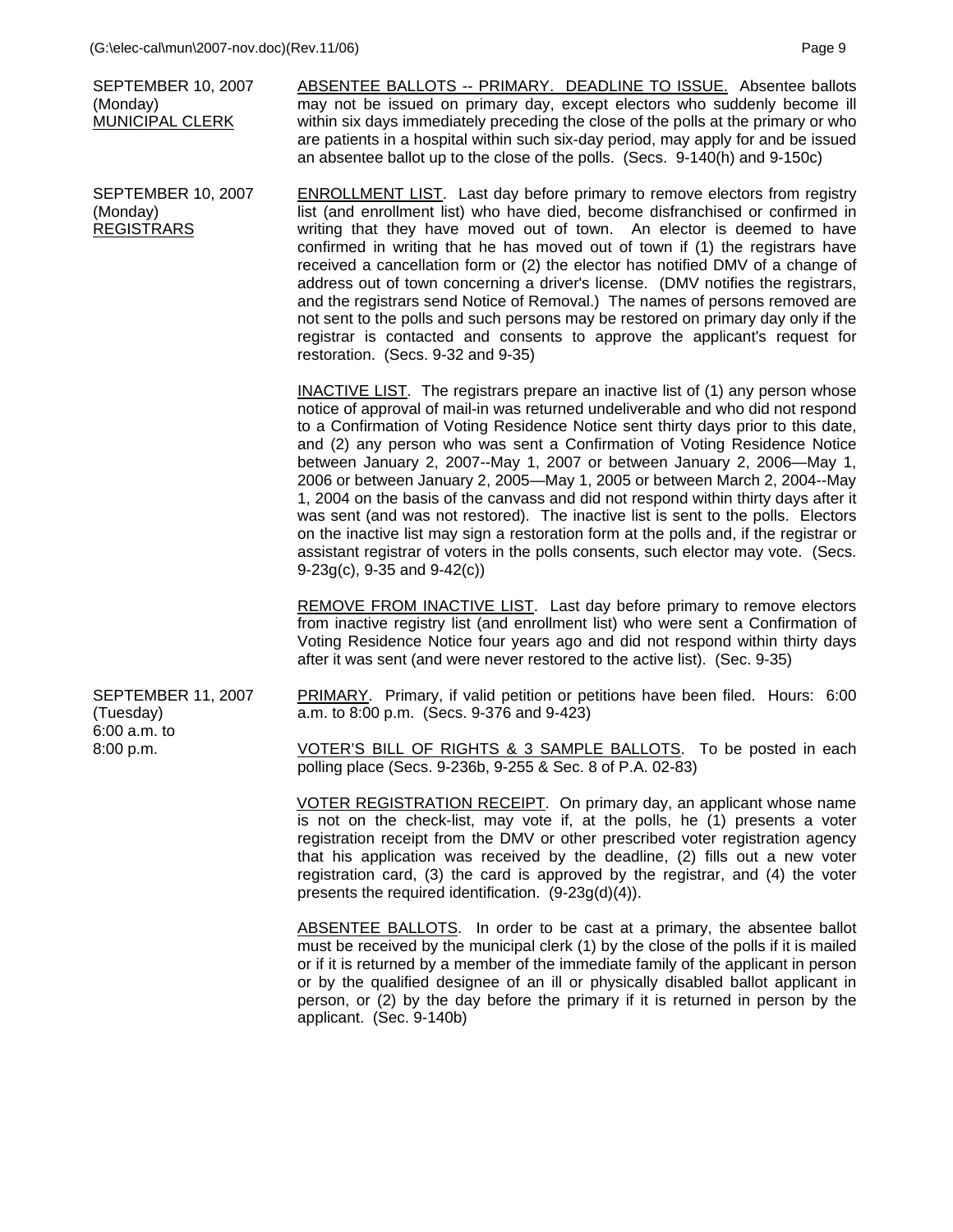All absentee ballots received before 11:00 a.m. of September 10, 2007 are to be delivered to the registrars of voters between 10:00 a.m. and 12:00 noon on primary day. If the registrars choose the optional 6:00 p.m. count, ballots received after 11:00 a.m. of September 10, 2007 and before 6:00 p.m. of primary day are to be delivered at 6:00 p.m. (except that some may be retained until the polls close, if desired, in order to ensure ballot secrecy); and all ballots timely received after 6:00 p.m. are to be delivered at the close of the polls. If the optional 6:00 p.m. count is not designated, then all ballots timely received after 11:00 a.m. of September 10, 2007 are to be delivered to the registrars at the close of the polls and not before. In municipalities which have central counting of absentee ballots, at close of polls, registrars or assistant registrars shall deliver official checklist to moderator of central location for checking. When counting of absentee ballots is complete, moderator delivers check list and other information to head moderator. (Sec. 9-140c)

SEPTEMBER 12, 2007 (Wednesday) 4:00 p.m. NOMINATING PETITION PARTY DESIGNATIONS STATEMENT OF ENDORSEMENT -- NOMINATING PETITION CANDIDATES. Last day that party designation committee or chairman or secretary of a minor party may file statement of endorsement of nominating petition candidate with a party designation with Secretary of the State. (Sec. 9-453o)

SEPTEMBER 12, 2007 (Wednesday) MINOR PARTIES

MINOR PARTY NOMINATIONS AND CERTIFICATION. All minor party nominations and certification for municipal office must be made by this date and delivered to the municipal clerk. (Sec. 9-452)

 Written notice of date, time, location and purpose of nominating meeting for municipal office must be filed with municipal clerk, not later than five days before meeting. (Sec. 9-452a)

SEPTEMBER 12, 2007 (Wednesday) MUNICIPAL CLERK PRINTING ABSENTEE BALLOTS. Immediately after the deadline for the

certification of all candidates whose names are to appear on the ballot label, the municipal clerk must begin making arrangements to have the absentee ballots for the election printed. (Sec. 9-135b(a))

 SAMPLE ABSENTEE BALLOT AVAILABLE. A layout model of each different absentee ballot shall be available for public inspection at municipal clerk's office prior to printing. (Sec. 9-135b(b))

 ABSENTEE BALLOTS -- FILING. Immediately upon receiving the printed absentee ballots, municipal clerk must file a printed absentee ballot for the town or for each different political subdivision, as the case may be, with Secretary of the State, and file an affidavit as to number of such ballots printed. (Sec. 135b(c))

 BLANK BALLOTS TO ELECTORS TEMPORARILY LIVING (OR EXPECTING TO BE TRAVELING) OUTSIDE U.S. AND TO SERVICEMEN, SPOUSES AND DEPENDENTS WHETHER LIVING WITHIN OR OUTSIDE U.S. Beginning as soon as possible after a complete list of candidates and questions is available, blank ballots (for all offices), together with a complete list of candidates and questions, should be sent to electors residing (or expecting to be traveling) outside the United States and to servicemen, spouses and dependents whether living within or outside the United States who have applied for an absentee ballot. (Sec. 9-153f). Explanatory text and/or arguments re local questions (option). (Secs. 9-140(d) and 9-369b.)

REGISTRARS Registrars may direct the clerk to mail such blank ballot set to a qualified elector or applicant for admission as an elector who (1) is living outside the U.S. or (2) is a member of the armed forces, spouse or dependent. Municipal clerk also may so act on his own motion. (Sec. 9-153d)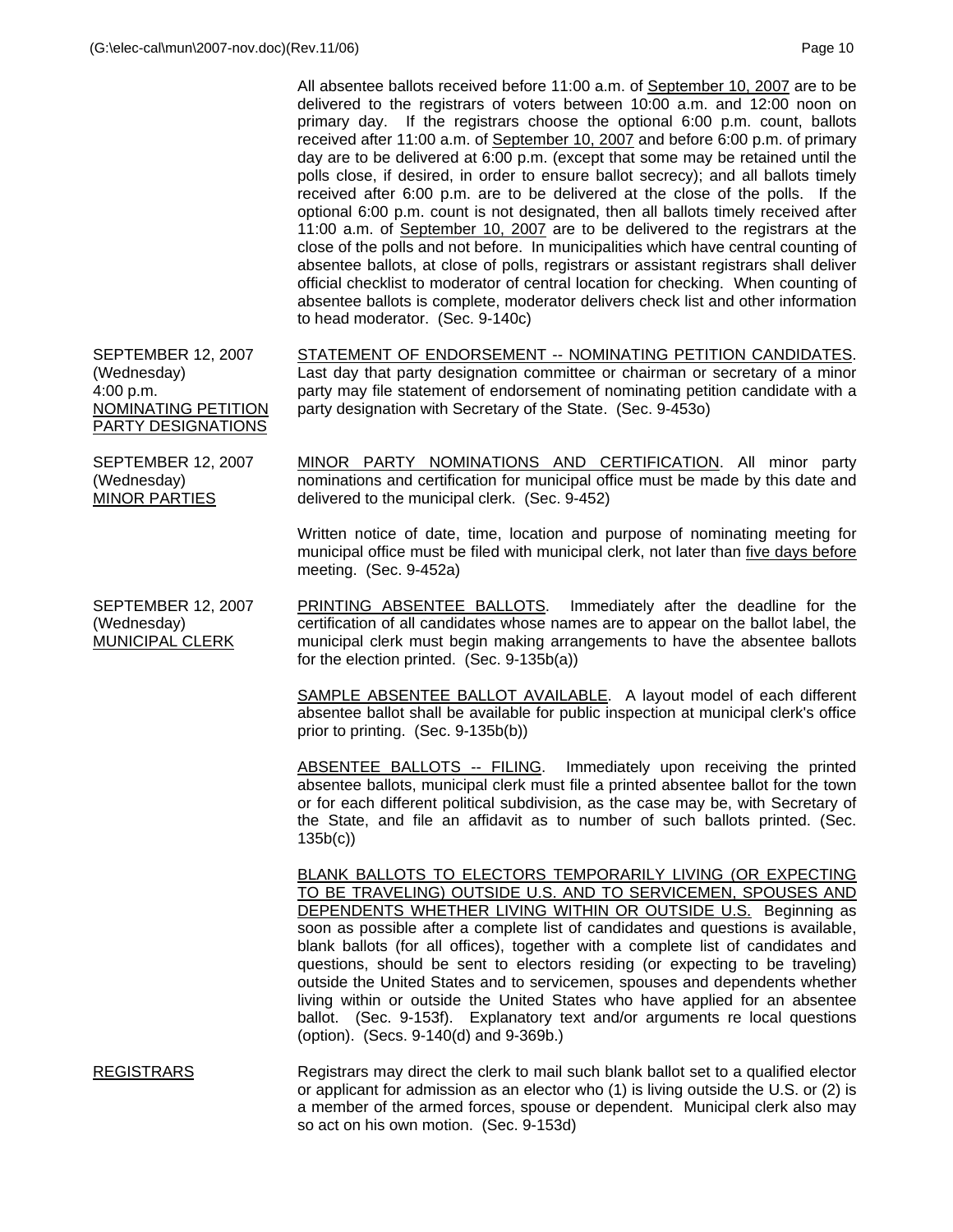| <b>REGISTRARS</b>                                                   | LOTTERY TO DETERMINE ORDER ON ELECTION BALLOT OF NAMES OF<br>CANDIDATES FOR MULTIPLE-OPENING OFFICE. After the nomination of<br>candidates for a multiple-opening office by a major or minor party, or nominating<br>petition is finalized, registrars hold public lottery to determine horizontal order of<br>such names within a row on election ballot. Registrars must provide at least 5<br>days' public notice for ceremony. (Secs. 9-253 and 9-453r)                                                                                                                                                                                                                                                                                                                                                          |
|---------------------------------------------------------------------|----------------------------------------------------------------------------------------------------------------------------------------------------------------------------------------------------------------------------------------------------------------------------------------------------------------------------------------------------------------------------------------------------------------------------------------------------------------------------------------------------------------------------------------------------------------------------------------------------------------------------------------------------------------------------------------------------------------------------------------------------------------------------------------------------------------------|
| <b>SEPTEMBER 12, 2007</b><br>(Wednesday)<br><b>CANDIDATES</b>       | CHANGE OF NAME. Last day for candidates for municipal office to change<br>name on registry list and have name change reflected on the ballot label at the<br>election. (Sec. 9-42a)                                                                                                                                                                                                                                                                                                                                                                                                                                                                                                                                                                                                                                  |
| <b>SEPTEMBER 12, 2007</b><br>(Wednesday)<br><b>MODERATOR</b>        | RETURN OF VOTES TO SECRETARY OF THE STATE. PRIMARY. Head<br>moderator must either: (1) fax one copy of the certificate of votes cast for<br>candidates to the Secretary of the State by 12:00 midnight on primary day and<br>then send such return to the Secretary of the State not later than 3 days later<br>(Friday, September 14, 2007) or (2) deliver immediately by hand to the Secretary<br>of the State not later than 6:00 p.m. of day after primary or to the state police not<br>later than 4:00 p.m. who shall deliver by hand to the Secretary of the State<br>before 6:00 p.m. one copy of duplicate certificate of votes cast for candidates. If<br>the Head moderator faxes the return to the Secretary of the State, he must also<br>send (by hand delivery or mail) return by September 14, 2007. |
|                                                                     | The other copy of the return is filed with the municipal clerk on or before this<br>date. (Secs. 9-314 and 9-440).                                                                                                                                                                                                                                                                                                                                                                                                                                                                                                                                                                                                                                                                                                   |
| SEPTEMBER 14, 2007<br>(Friday)<br><b>MODERATORS</b>                 | DISCREPANCY -- RECOUNT. Last day for head moderator to order recount<br>when there is a discrepancy in returns. (Secs. 9-310 and 9-311)                                                                                                                                                                                                                                                                                                                                                                                                                                                                                                                                                                                                                                                                              |
| SEPTEMBER 18, 2007<br>(Tuesday)<br><b>MODERATORS</b>                | CLOSE VOTE OR DISCREPANCY RECOUNT. Last day to conduct close vote<br>or discrepancy recount. (Secs. 9-310, 9-311, 9-311a, 9-311b, 9-370a, 9-445 and<br>$9-446$                                                                                                                                                                                                                                                                                                                                                                                                                                                                                                                                                                                                                                                       |
| <b>SEPTEMBER 18, 2007</b><br>(Tuesday)<br><b>MUNICIPAL CLERK</b>    | <b>LIST OF CANDIDATES.</b> Last day for clerk to file list of candidates with<br>Secretary of the State. (Sec. 9-461)                                                                                                                                                                                                                                                                                                                                                                                                                                                                                                                                                                                                                                                                                                |
| <b>OCTOBER 16, 2007</b><br>(Tuesday - Tuesday)<br><b>REGISTRARS</b> | SEPTEMBER 18, 2007 thru REGISTRATION BY MAIL -- NOTICE OF ACCEPTANCE OR REJECTION TO<br>BE SENT WITHIN 4 DAYS. When an application for registration by mail is<br>received during the period beginning on the 49th day before election and ending<br>on the 21st day before election, registrar must send by first class mail a notice of<br>acceptance or rejection within four days of receipt of application.                                                                                                                                                                                                                                                                                                                                                                                                     |
|                                                                     | The privileges as an elector attach immediately upon approval of the application,<br>and the new elector's name is added to the registry list. If a notice of approval is<br>later returned undelivered, registrars must proceed with confirmation of voting<br>residence notice under Conn. Gen. Stat. Sec. 9-35 or Sec. 9-43 and may<br>challenge applicant at polls. (Sec. 9-23g(c) and (d))                                                                                                                                                                                                                                                                                                                                                                                                                      |
| <b>SEPTEMBER 21, 2007</b><br>(Friday)<br><b>MUNICIPAL CLERK</b>     | <b>ABSENTEE BALLOTS -- REPORT.</b> Last day for municipal clerk to file with<br>Secretary of the State statement accounting for number of absentee voting forms<br>and challenged ballot forms used at primary. (Secs. 9-139c and 9-232e)                                                                                                                                                                                                                                                                                                                                                                                                                                                                                                                                                                            |
| <b>SEPTEMBER 21, 2007</b><br>(Friday)<br><b>MUNICIPAL CLERK</b>     | QUESTIONS ON BALLOT. Last day for municipal clerk to file with Secretary of<br>the State a statement setting forth the designation of each question to be voted<br>on as it will appear on the voting machine, the date upon which the submitting<br>action was taken, and a reference to the law under which such action was taken.<br>(Sec. 9-369a)                                                                                                                                                                                                                                                                                                                                                                                                                                                                |

If questions are submitted within the period of forty-five days before election under specific authority of general statutes, such statement must be filed forthwith upon taking of such action. (Sec. 9-369a)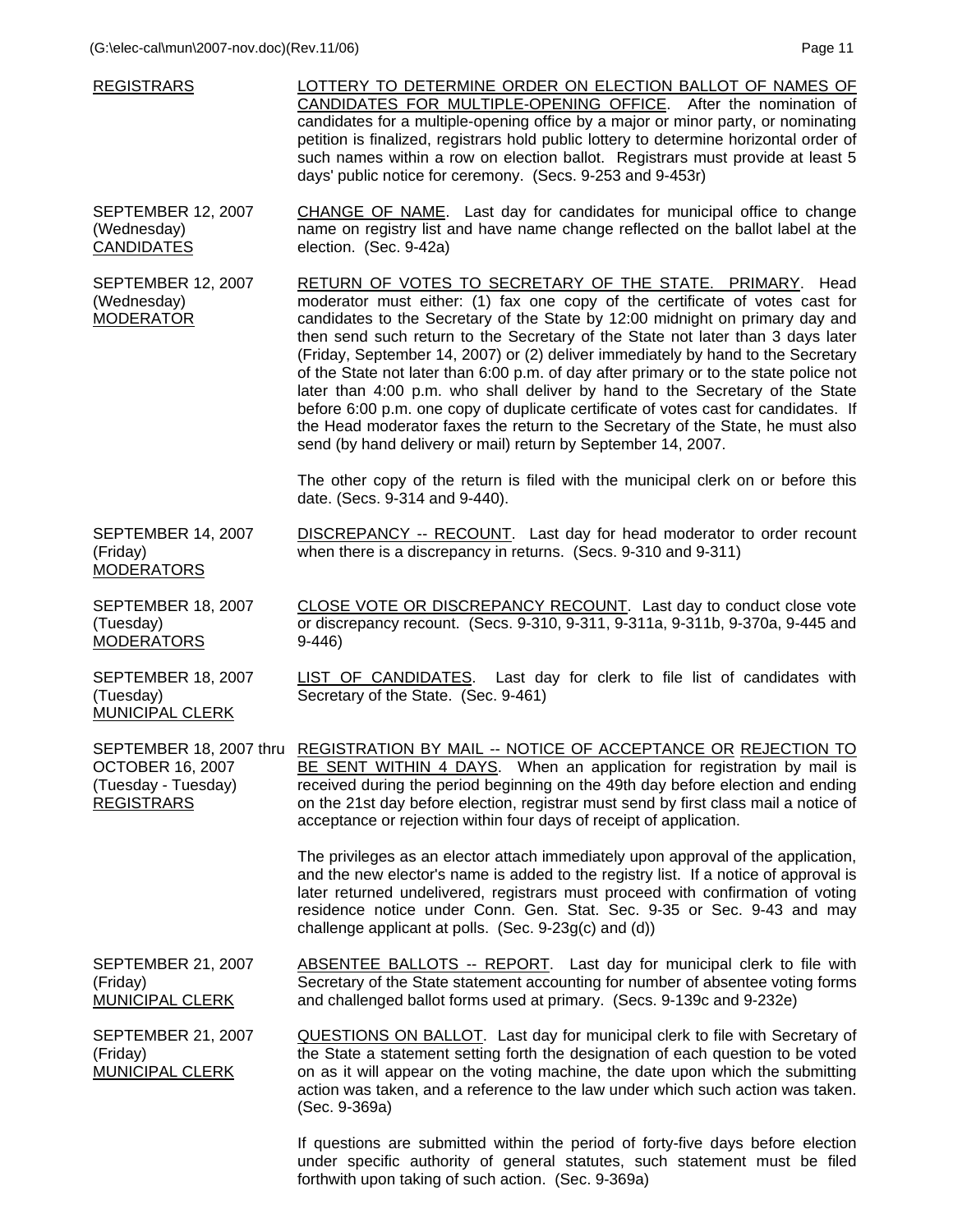SEPTEMBER 22, 2007 to OCTOBER 30, 2007 (Saturday - Tuesday) INSTITUTIONAL ADMINISTRATORS AND REGISTRARS

SEPTEMBER 25, 2007

CANDIDATES AND

(Tuesday)

(Tuesday)

ELECTORS

SUPERVISED BALLOTING DESIGNATION. In order to have supervised absentee balloting in a nursing home or rest home, etc., with less than 20 electors a written designation must be made between these dates by either registrar of voters or the administrator of the institution for the election. These deadlines do not apply to a nursing home or rest home, etc., with 20 or more electors because supervised voting is mandated at such institutions. (Secs. 9- 159q and 9-159r)

COMPLAINT. Last day for bringing complaint to the Superior Court contesting ruling of official or count of votes at primary. (Sec. 9-329a)

SEPTEMBER 25, 2007 VOTING MACHINES. Voting machines used at primary to remain locked through this date. (Sec. 9-447)

SEPTEMBER 26, 2007 (Wednesday) REGISTRARS NOTICE OF TUESDAY OF THE FIFTH WEEK BEFORE ELECTION CORRECTIONS SESSION TO COMPLETE PRELIMINARY REGISTRY LIST. Publication of newspaper notice and posting of notice of registrar's session of October 2, 2007 for completing preliminary registry list. This newspaper notice need not be a legal notice. Applicable to the registrars of voters of *ALL* towns. (Sec. 9-35)

#### OCTOBER, 2007

OCTOBER 1, 2007 (Monday) REGISTRARS CHALLENGED REGISTRATION. Last day for registrars to mail challenge as to retention of name on registry list where registrars are unable to agree on erasure. (Sec. 9-43)

OCTOBER 1, 2007 (Monday) REGISTRARS NOTICE OF SESSION FOR REVISION OF PRELIMINARY REGISTRY LIST. Last day for publication of notice of one or more sessions of the registrars, for the revision and correction of the preliminary registry list, to be held during the period between October 6, 2007 and October 13, 2007. In municipalities of less than 5,000, notice must be posted. In municipalities of over 5,000, notice must be published and posted. This newspaper notice need not be a legal notice. The number of sessions shall be fixed by the registrars of each municipality. (Sec. 9-37)

OCTOBER 2, 2007 (Tuesday) REGISTRARS TUESDAY OF FIFTH WEEK BEFORE ELECTION DAY REGISTRARS' SESSION TO COMPLETE PRELIMINARY REGISTRY LIST. Such session shall be held during such hours between 9:00 a.m. and 5:00 p.m. as the registrars find necessary to complete preliminary registry list.

> At this session (and on any day except election day or primary day), registrars remove electors from the registry list who have died, become disfranchised or confirmed in writing that they have moved out of town. An elector is deemed to have confirmed in writing that he has moved out of town if (1) the registrars have received a cancellation form or (2) the elector has notified the DMV of a change of address out of town concerning a driver's license. (DMV notifies the registrars, and the registrars send Notice of Removal.) The names of persons removed are not sent to the polls and such persons may be restored on election day only if both registrars are contacted and consent to approve the applicant's request for restoration. (Secs. 9-32 and 9-35)

> Names removed from the registry list must also be removed from the enrollment list. Immediately after session, registrars must post names and addresses of electors removed from registry list and statement that list of remedies is available from registrars. (Secs. 9-35, 9-35a and 9-64a)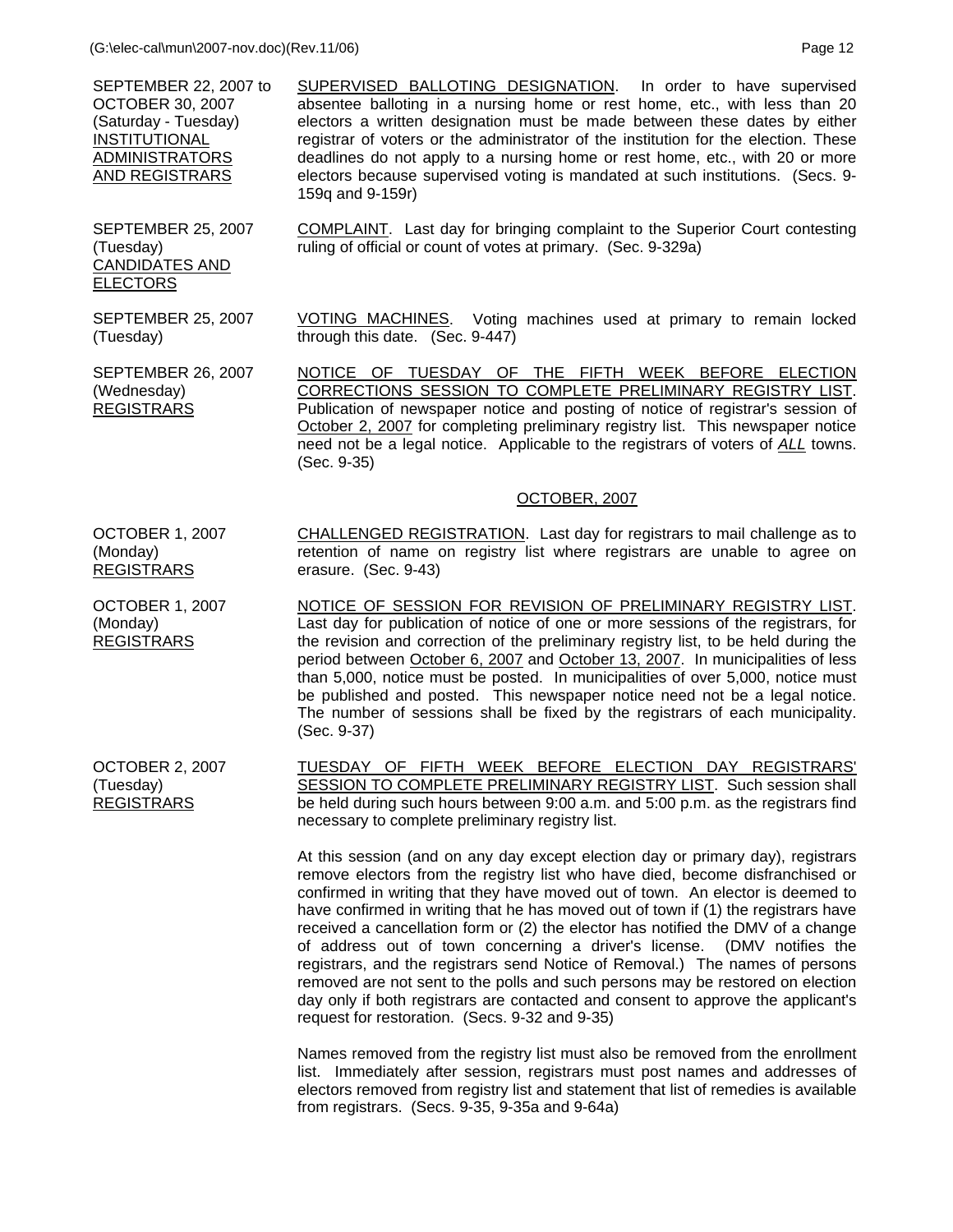INACTIVE LIST. The registrars prepare an inactive list of (1) any person whose notice of approval of mail-in was returned undeliverable and who did not respond to a confirmation of voting residence notice sent thirty days prior to this date, and (2) any person who was sent a confirmation of voting residence notice between January 2, 2007—May 1, 2007 or between January 2, 2006--May 1, 2006 or between January 2, 2005—May 1, 2005 or between March 2, 2004--May 1, 2004 on the basis of the canvass and did not respond within thirty days after it was sent (and was not restored). The inactive list is sent to the polls. Electors on the inactive list may sign a restoration form at the polls and, if both registrars or both assistant registrars of voters in the polls consent, such elector may vote. (Secs. 9-23g(c), 9-35 and 9-42(c))

 REMOVE FROM INACTIVE LIST. The registrars remove from the inactive list all electors who were sent a Confirmation of Voting Residence Notice four years ago and did not respond within thirty days after it was sent (and were never restored to the active list). (Sec. 9-35)

OCTOBER 5, 2007 (Friday) REGISTRARS POLLING PLACES. Last day for determining polling places for the election. Polling places may be changed after this date only if municipal clerk and registrars of voters unanimously find that polling place has been rendered unusable. If polling place found unusable, another polling place must be designated forthwith and adequate notice of such change published. (Secs. 9- 168 and 9-169)

> PRELIMINARY REGISTRY LIST. Last day to complete and deposit certified preliminary registry list in town clerk's office for public inspection. (Sec. 9-36)

ABSENTEE BALLOTS. Printed absentee ballots for the election become available to electors on this day. (Secs. 9-135 and 9-140(f)). Explanatory text and/or arguments re. local questions (option). (Secs. 9-140(d) and 9-369b.)

REGISTRARS Registrars may direct the clerk to mail an absentee ballot set to an elector or an applicant for admission as an elector who (1) is living outside the U.S. or (2) is a member of the armed forces, or the spouse or dependent living where such member is stationed. Municipal clerk also may so act on his own motion. (Secs. 9-140(f) and 9-153d)

OCTOBER 5, 2007 to OCTOBER 15, 2007 (Friday - Monday) REGISTRARS NOTICE OF SATURDAY OF THIRD WEEK BEFORE ELECTION DAY REGISTRATION SESSION. Notice of October 20, 2007 session of the Registrars of Voters of *ALL* towns to be published at least once on or between any of these dates. This newspaper notice need not be a legal notice. (Sec. 9- 16)

OCTOBER 6, 2007 (Saturday) REGISTRARS

OCTOBER 5, 2007

OCTOBER 5, 2007

MUNICIPAL CLERK

REGISTRARS

(Friday)

(Friday)

REGISTRY LIST. In municipalities of more than 5,000 population, last day for producing and posting for public inspection the certified copy of preliminary registry list for each voting district. Copies of such list must be made available for distribution by the registrars. (Sec. 9-36)

OCTOBER 6, 2007 to OCTOBER 13, 2007 (Saturday - Saturday) REGISTRARS

REGISTRARS' SESSIONS. Registrars must hold one or more sessions during period between Saturday of fifth week and Saturday of fourth week before election to revise and correct preliminary registry list. Number of sessions is to be fixed by registrars. In towns over 5,000 population required notice must be published in newspaper at least five days before first of such sessions but need not be legal notice. Registrars may hold additional sessions, of which no notice need be given, except during period of six days before election. (Sec. 9-37)

OCTOBER 8, 2007 to OCTOBER 17, 2007 (Monday - Wednesday) REGISTRARS

NOTICE OF FOURTEENTH DAY BEFORE ELECTION DAY REGISTRATION SESSION. Notice of October 23, 2007 session of the Registrars of Voters of *ALL* towns to be published at least once on or between any of these dates. This newspaper notice need not be a legal notice. (Sec. 9-16)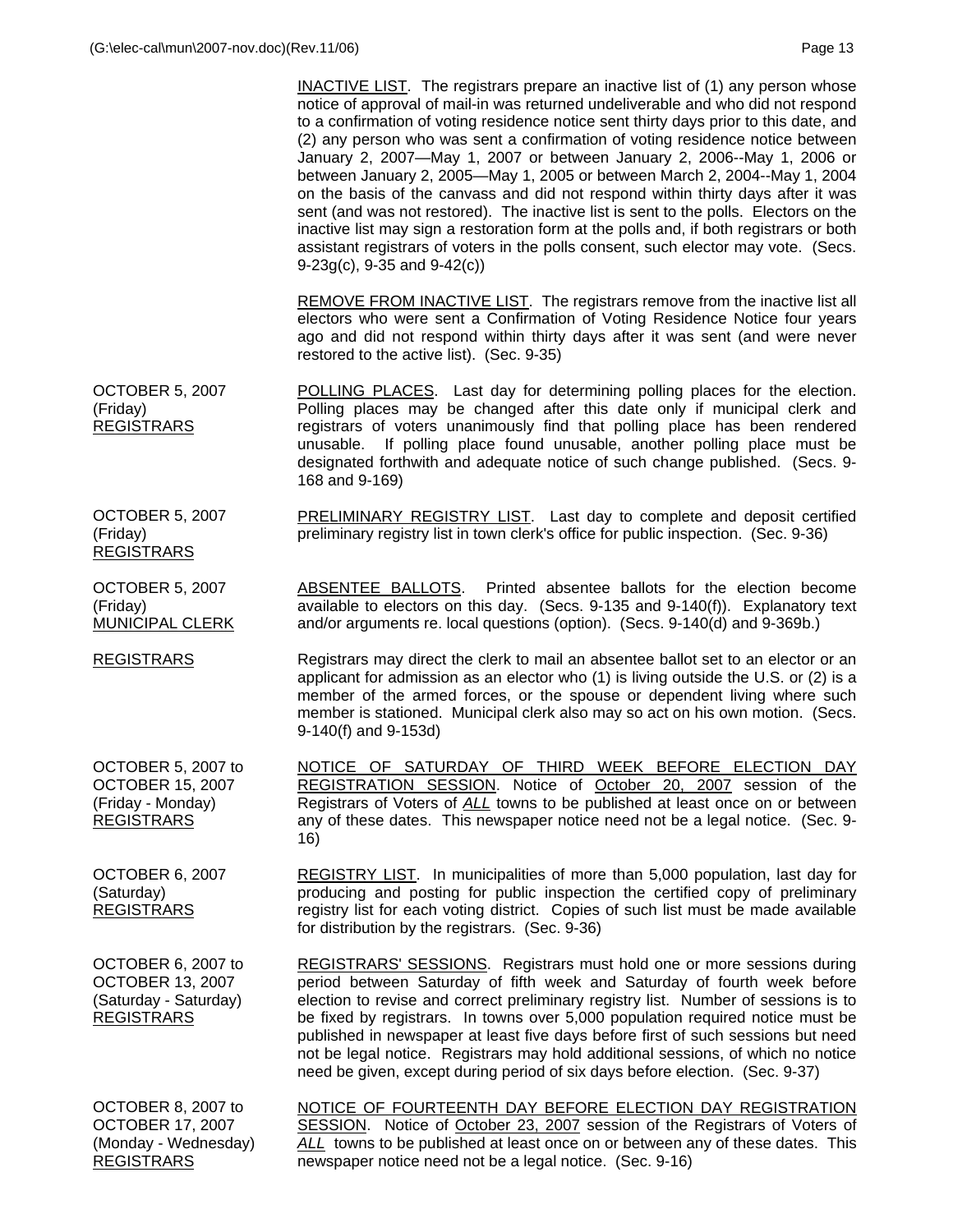OCTOBER 16, 2007 (Tuesday) REGISTRARS

CENTRAL COUNTING -- ABSENTEE BALLOTS. Last day for registrars of voters to notify municipal clerk in writing if they decide to count absentee ballots at a central location, which location shall be published in the warning for the election. (Sec. 9-147a)

ELECTION OFFICIALS. Last day for registrars to appoint election officials. Municipal clerk, registrars of voters, moderator and mechanic shall instruct

election officials. (Sec. 9-249)

OCTOBER 16, 2007 (Tuesday) REGISTRARS

OCTOBER 17, 2007 thru OCTOBER 23, 2007 (Wednesday - Tuesday) REGISTRARS

REGISTRATION BY MAIL -- NOTICE OF ACCEPTANCE OR REJECTION TO BE SENT ON DAY OF RECEIPT. When an application for registration by mail is received during the period beginning on the 20th day before election and ending on the 14th day before election, registrar must send by first-class mail a notice of acceptance or rejection on day of receipt of application. The privileges as an elector attach immediately upon approval of the application, and the new elector's name is added to the registry list. If a notice of approval is later returned undelivered, registrars must proceed with confirmation of voting residence notice under Conn. Gen. Stat. Sec. 9-35 or Sec. 9-43 and may challenge applicant at polls. (Sec. 9-23g(c) and (d))

OCTOBER 20, 2007 (Saturday) **REGISTRARS** 

SATURDAY OF THIRD WEEK BEFORE ELECTION DAY REGISTRATION SESSION IN ALL TOWNS. Hours: 10:00 a.m. to 2:00 p.m. (Sec. 9-17)

OCTOBER 21, 2007 to OCTOBER 30, 2007 (Sunday - Tuesday) REGISTRARS

OCTOBER 22, 2007 to OCTOBER 31, 2007 (Monday - Wednesday) MUNICIPAL CLERK

NOTICE OF LIMITED REGISTRATION SESSION TO BE HELD ON THE LAST WEEKDAY BEFORE ELECTION. Notice to be published at least once on or between these dates of November 5, 2007 limited session of registrars of voters of *ALL* towns. This newspaper notice need not be a legal notice. (Secs. 9-16 and 9-17)

WARNING OF ELECTION. Municipal clerk or assistant municipal clerk must publish once, on or between any of these dates, notice of election, which notice shall include the time and location of the polling places, and record each such warning. (Sec. 9-226)

 If central counting of absentee ballots is timely designated by registrars of voters, the warning for the election shall include such central location. (Sec. 9-147a)

 The warning must also include a statement concerning any question to be included on the ballot. (Secs. 9-369 and 9-369a)

OCTOBER 23, 2007 (Tuesday) TOWN CLERK REGISTRARS SPECIAL REGISTRATION SESSION -- APPLICATION. Last day that 25 or more persons who are employed by the same employer at the same place of employment in a town, or 25 or more persons who attend the same school, college or university, or who reside at the same hospital, residential care home, rest home, nursing home or convalescent home and believe themselves qualified to become electors in any Connecticut town, may sign and submit a request to the town clerk or either registrar of voters for an admitting official to go to such place of employment, school or residence in order to take and act upon applications for admission as electors. (Secs. 9-19c and 9-19d)

OCTOBER 23, 2007 (Tuesday) 4:00 p.m. WRITE-IN **CANDIDATES** WRITE-IN REGISTRATION. Last day that write-in candidates for any office being contested at election may register with Secretary of the State. However, a write-in candidate for Representative Town Meeting (RTM) in a town which has 75 or more members on its RTM must register with the town clerk of such town not later than last business day before election. (Sec 9-373a)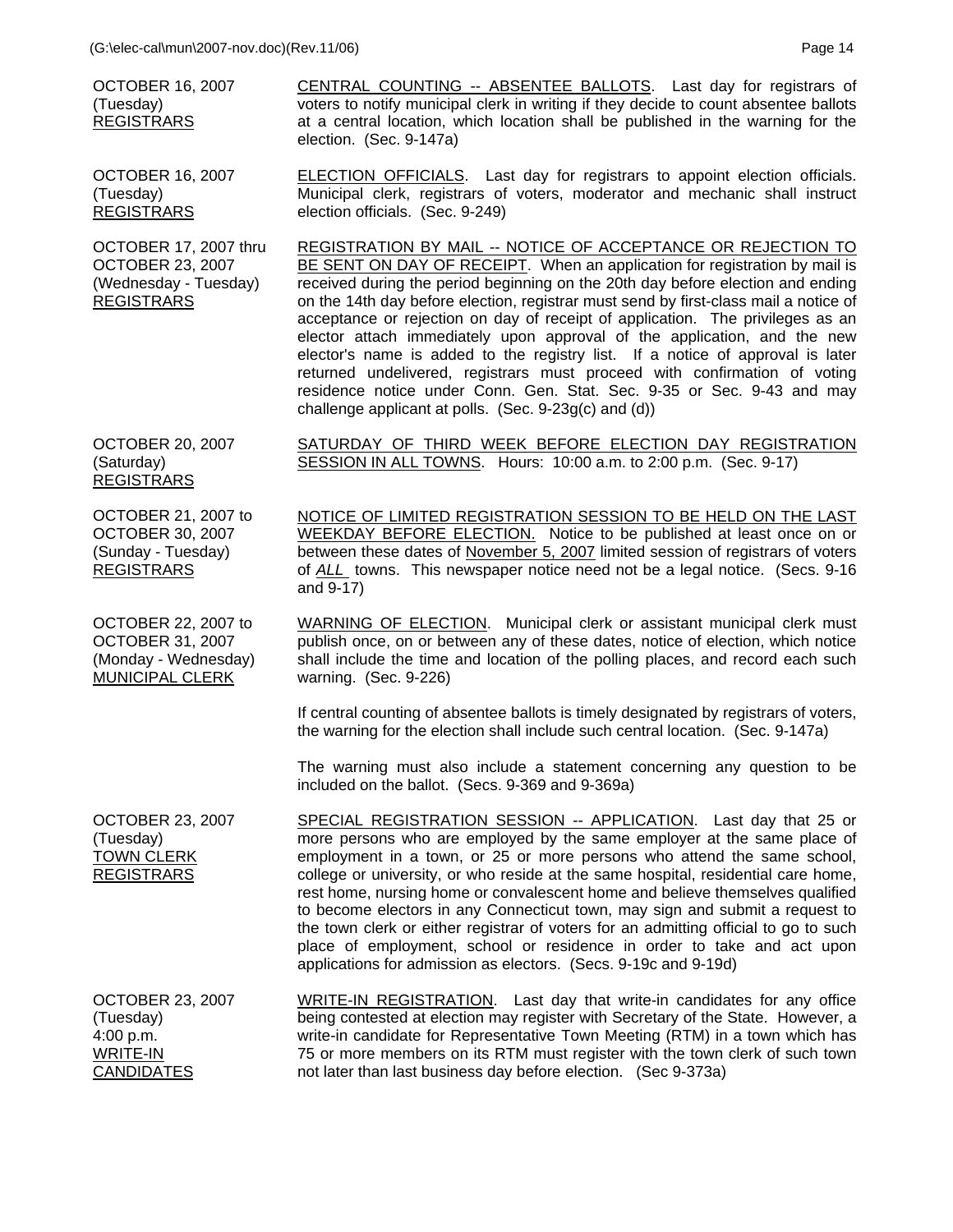OCTOBER 23, 2007 (Tuesday) REGISTRARS REGISTRATION BY MAIL -- ELECTION DEADLINE -- APPLICATION. Handdelivered mail-in registration applications must be *received* by registrars in applicant's town of residence (or by DMV or a voter registration agency) and, mailed mail-in registration applications must be *postmarked* by this date, for the applicant to be entitled to vote in the election. Electoral privileges of applicants meeting this deadline attach immediately upon approval by the registrar. For example, if a mail-in application is postmarked "October 23, 2007" and received on November 5, 2007, and if the applicant is otherwise qualified, the registrar approves the application on November 5th, adds the new elector's name to the list and the new elector may vote in the election on November 6th. If a notice of approval is later returned undelivered, registrars must proceed with confirmation of voting residence notice under Sec. 9-35 or Sec. 9-43 and may challenge applicant at polls. (Sec. 9-23g(d)(2)) OCTOBER 24, 2007 thru NOVEMBER 6, 2007 (Wednesday - Tuesday) REGISTRARS REGISTRATION BY MAIL -- NOTICE OF ACCEPTANCE OR REJECTION TO BE SENT WITHIN 10 DAYS. PRIVILEGES OF AN ELECTOR SHALL NOT ATTACH UNTIL THE DAY AFTER THE ELECTION OR THE DAY APPLICATION IS APPROVED BY REGISTRAR, WHICHEVER IS LATER. When a hand-delivered mail-in application is received during this period by registrars in applicant's town of residence (or by the DMV or a voter registration agency), or a mailed mail-in application for registration is postmarked during this period, registrar must act on the application and send by first-class mail a notice of acceptance or rejection within 10 days of receipt of the application, but privileges of an elector shall not attach until November 7, 2007, or until the application is approved by registrar, whichever is later. (Sec. 9-23g(d)(2)) *IMPORTANT EXCEPTION: If an application indicates that it was received by October 23, 2007 by the DMV or a voter registration agency (or a special assistant registrar or town clerk or a registrar of voters of another town), the registrar of voters of the town of residence shall mail a notice of acceptance or rejection on the day of receipt of such application during this period. Such persons whose applications are accepted acquire privileges of an elector immediately and may vote in the election. (Sec. 9-23g)*  OCTOBER 26, 2007 (Friday) MUNICIPAL CLERK SAMPLE BALLOT LABEL. Last day for clerk to file with Secretary of the State sample of completed ballot label. (Sec. 9-256) OCTOBER 26, 2007 (Friday) REGISTRARS CORRECTED REGISTRY LIST. Day for registrars to file certified corrected final registry list in municipal clerk's office. (Sec. 9-38) OCTOBER 29, 2007 (Monday) **REGISTRARS** OCTOBER 30, 2007 (Tuesday) VOTER REGISTRATION **OFFICIALS** REGISTRY LIST -- ELECTOR'S CLAIMS. Last day for any elector whose residence has been challenged since the last regular election or primary to file written request for retention of registration. (Sec. 9-43) SEVENTH DAY BEFORE ELECTION DAY REGISTRATION SESSION. In person cut-off in ALL towns. Last Regular voter registration session. Applicants must appear in person. Hours: 9:00 a.m. to 8:00 p.m. OCTOBER 30, 2007 to NOVEMBER 6, 2007 (Tuesday - Tuesday) **REGISTRARS** REGISTRATION AND PARTY ENROLLMENT FIGURES. Registrars in each municipality must send written or faxed report to Secretary of the State. *Handdelivered or faxed* reports must be received beginning October 31, 2007 and by 4:30 p.m. on November 6, 2007. *Mailed* reports must be *postmarked* beginning 8:00 p.m. on October 30, 2007 and by midnight November 6, 2007. (Sec. 9-65)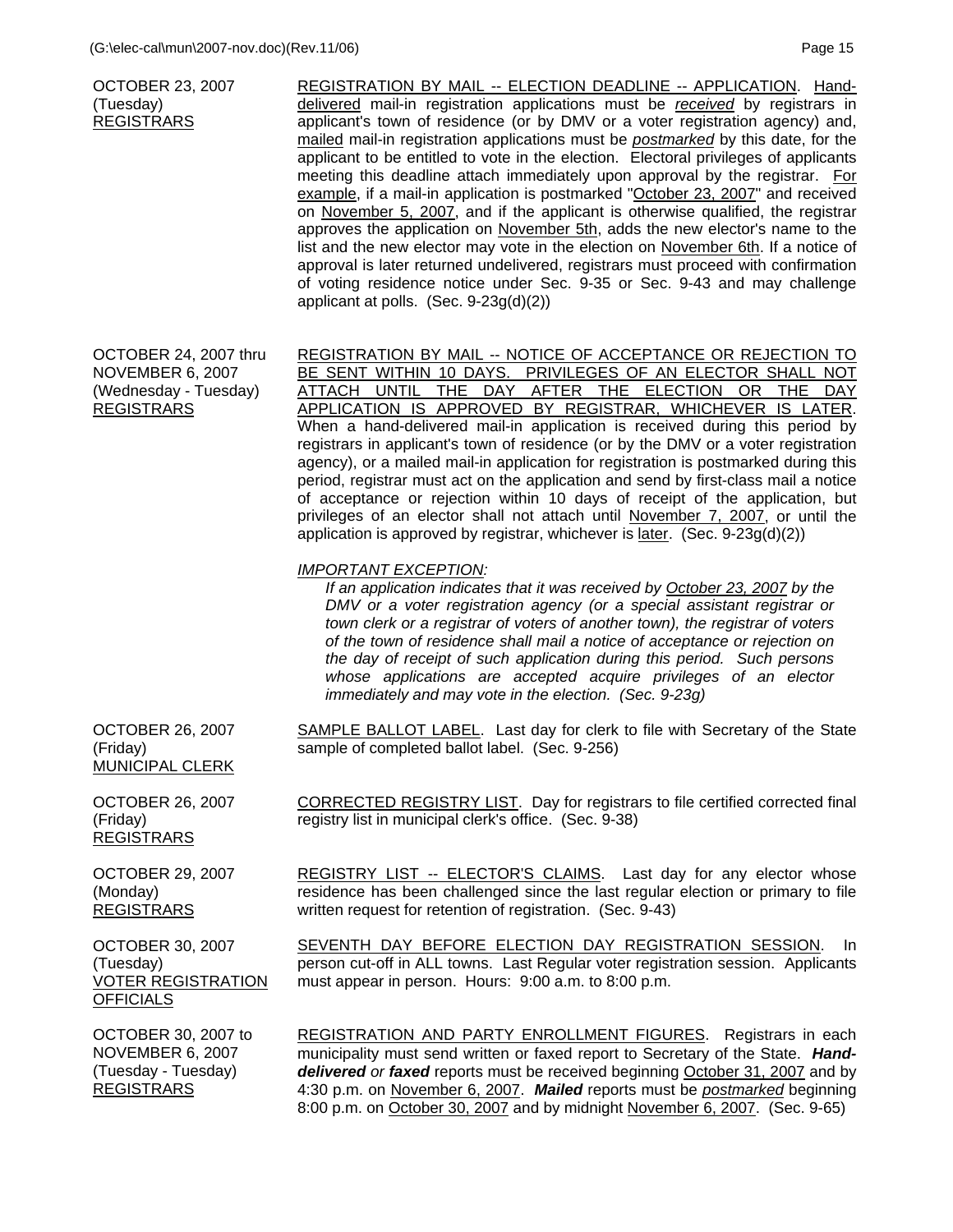| <b>OCTOBER 30, 2007</b><br>(Tuesday)<br><b>TOWN CLERK</b><br><b>REGISTRARS</b>                                 | PHYSICALLY DISABLED -- VOTER REGISTRATION. Last day for receipt by<br>town clerk or registrar of voters of mailed application for admission as elector on<br>prescribed form of any such person who became I8 years of age, U.S. citizen, or<br>resident of the municipality on or before October 30, 2007. Within ten days of<br>proper application, voting official to arrange for voter-making at place of<br>confinement. (Sec. 9-31a)                                                                                                                                                                                                                                                                                                                                                                                                                                            |
|----------------------------------------------------------------------------------------------------------------|---------------------------------------------------------------------------------------------------------------------------------------------------------------------------------------------------------------------------------------------------------------------------------------------------------------------------------------------------------------------------------------------------------------------------------------------------------------------------------------------------------------------------------------------------------------------------------------------------------------------------------------------------------------------------------------------------------------------------------------------------------------------------------------------------------------------------------------------------------------------------------------|
|                                                                                                                | Such persons whose rights as to age, citizenship or residence mature after the<br>above date may apply up to 5:00 p.m. November 5, 2007. (Sec. 9-31a)                                                                                                                                                                                                                                                                                                                                                                                                                                                                                                                                                                                                                                                                                                                                 |
| OCTOBER 30, 2007<br>(Tuesday)<br><b>REGISTRARS</b>                                                             | ABSENTEE BALLOT CHECK-OFF. Whether central counting of absentee<br>ballots has been designated or not, beginning as soon after 11:00 a.m. as the<br>absentee ballots are available from the municipal clerk the registrars may begin<br>checking the absentee ballots on this and each weekday before the election.<br>The ballots shall be checked not later than the last weekday before the election.<br>The registrars shall check, without opening the outer envelopes, the names of<br>such absentee voters on the official checklist to be used at such election by<br>indicating "Absentee" or "A" preceding such name, and in the case of central<br>counting shall also note such designation on a duplicate list. After checking is<br>completed, municipal clerk seals unopened ballots for delivery between 10:00<br>a.m. and 12:00 noon, election day. (Sec. 9-140c(b)) |
| <b>OCTOBER 30, 2007</b><br>(Tuesday)<br><b>REGISTRARS</b>                                                      | PRELIMINARY REGISTRY LIST.<br>Last day for correction or revision of<br>preliminary registry list by registrars. (Sec. 9-37)                                                                                                                                                                                                                                                                                                                                                                                                                                                                                                                                                                                                                                                                                                                                                          |
| <b>OCTOBER 30, 2007</b><br>(Tuesday)<br><b>INSTITUTIONAL</b><br><b>ADMINISTRATORS</b><br><b>AND REGISTRARS</b> | <b>SUPERVISED BALLOTING DESIGNATION.</b> Last day to request supervised<br>absentee balloting in a nursing home or rest home, etc., with less than 20<br>electors. A written designation must be made by this date by either registrar of<br>voters or the administrator of the institution for the election. (Sec. 9-159q)<br>This deadline does not apply to a nursing home or rest home, etc., with 20 or<br>more electors because supervised voting is mandated at such institutions.                                                                                                                                                                                                                                                                                                                                                                                             |
|                                                                                                                | (Secs. 9-159q and 9-159r)                                                                                                                                                                                                                                                                                                                                                                                                                                                                                                                                                                                                                                                                                                                                                                                                                                                             |
|                                                                                                                | NOVEMBER, 2007                                                                                                                                                                                                                                                                                                                                                                                                                                                                                                                                                                                                                                                                                                                                                                                                                                                                        |
| <b>NOVEMBER 2, 2007</b><br>(Friday)<br><b>REGISTRARS</b>                                                       | REGISTRY LIST. Last day for registrars to file with town clerk supplementary or<br>updated registry list containing names and addresses of electors transferred,<br>restored or added to registry list prior to this date, provided in municipalities of<br>under 25,000, such additional names may be inserted in writing in final list. (Sec.<br>$9-38$                                                                                                                                                                                                                                                                                                                                                                                                                                                                                                                             |
| <b>NOVEMBER 4, 2007</b><br>(Sunday)<br>6:00 a.m.<br><b>REGISTRARS</b>                                          | Deadline for Town Chairmen or candidates (if<br>UNOFFICIAL CHECKERS.<br>qualified) to designate unofficial checkers to the registrars of voters. Registrar,<br>at request of his town chairman, shall change appointments up to close of polls.<br>(Sec. 9-235)                                                                                                                                                                                                                                                                                                                                                                                                                                                                                                                                                                                                                       |
|                                                                                                                | In addition, any person (other than a candidate or election official) may serve as<br>a runner. (Sec. 9-235b)                                                                                                                                                                                                                                                                                                                                                                                                                                                                                                                                                                                                                                                                                                                                                                         |
|                                                                                                                | <b>Unofficial Checkers for Questions:</b> Registrars must notify (1) each committee<br>and person on whose behalf a political committee statement of organization or a<br>certificate of exemption has been filed for a question with the town clerk, and (2)<br>each other group known to be for or against a referendum issue, of their right to<br>submit designees to the registrars at least 48 hours before the opening of the<br>polls, indicating their position on the question. (Sec. 9-235(e))                                                                                                                                                                                                                                                                                                                                                                             |
| $N$ $\cap$ $V$ $\subseteq$ $M$ $\cap$ $\subseteq$ $R$ $\subseteq$ $S$ $\cap$ $\cap$ $T$                        | SUPERVISED BALLOTING DEADLINE. Supervision of absentee balloting shall.                                                                                                                                                                                                                                                                                                                                                                                                                                                                                                                                                                                                                                                                                                                                                                                                               |

NOVEMBER 5, 2007 (Monday) REGISTRARS SUPERVISED BALLOTING DEADLINE. Supervision of absentee balloting shall be not later than the last business day before the election. (Secs. 9-159q and 9- 159r)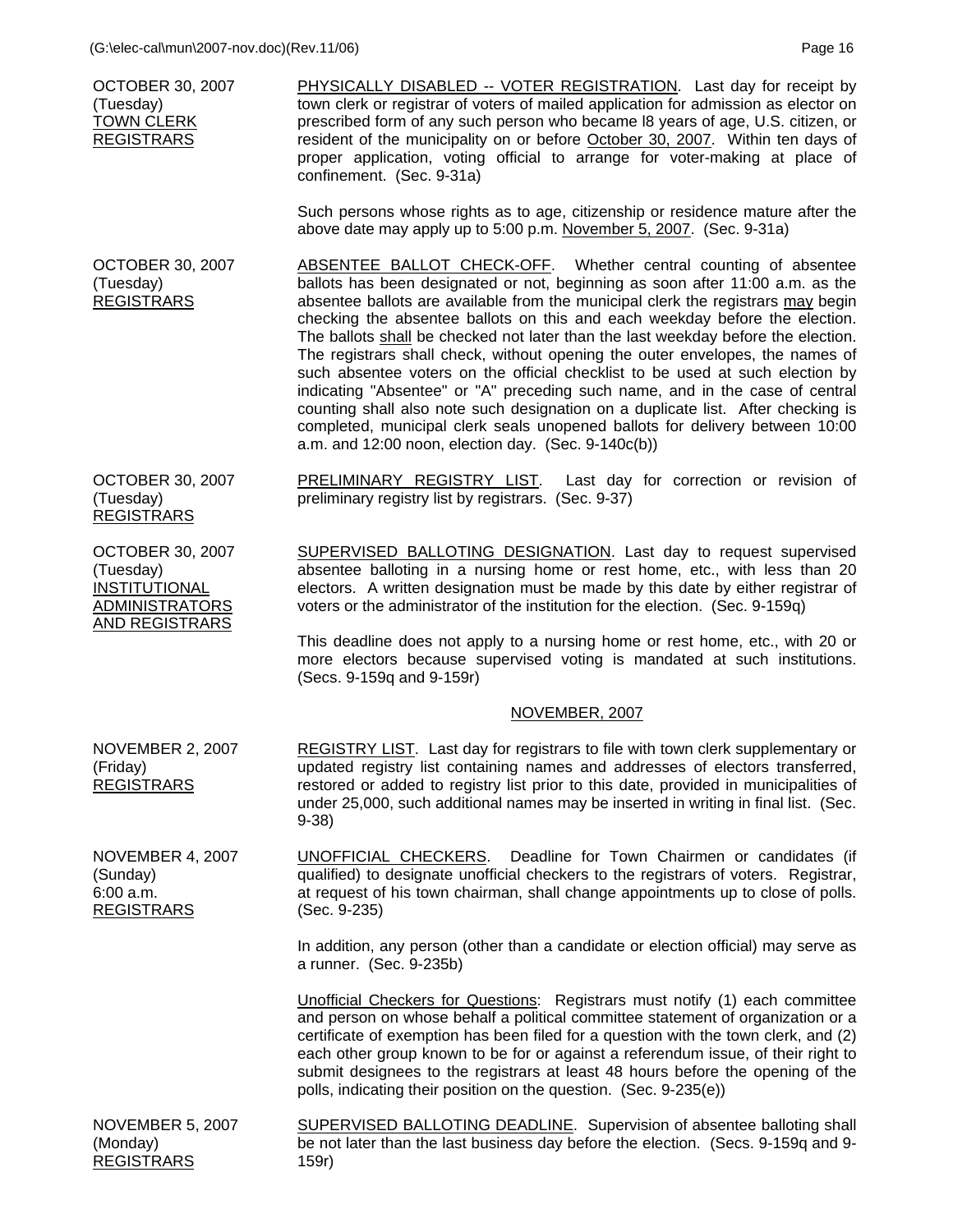NOVEMBER 5, 2007 (Monday) 9:00 a.m. REGISTRARS TOWN CLERK

(Monday) 5:00 p.m. ADMITTING **OFFICIALS** 

PHYSICALLY DISABLED -- VOTER REGISTRATION. Deadline for receipt by town clerk or registrar of voters of mailed application for admission as elector on prescribed form of any such person whose qualification as to age, citizenship or residence was attained since October 30th. (Sec. 9-31a(b)(2))

NOVEMBER 5, 2007 SERVICEMEN -- SPECIAL SESSIONS. Admitting official, on written request received at any time prior to 5:00 p.m. on this date, may admit as electors members of armed forces and former members of armed forces discharged within the calendar year immediately preceding such request, if found qualified. (Sec. 9-25)

> Any application for voter registration from any serviceman and any person out of the country may be received until 5:00 p.m. of this day. (Secs. 9-25 and 9-26)

NOVEMBER 5, 2007 (Monday) REGISTRARS LIMITED REGISTRATION SESSION THE LAST WEEKDAY BEFORE ELECTION. Session of Registrars of Voters to admit those seeking to vote in election whose qualification as to age, citizenship or residence was attained since October 23rd. Hours: 9:00 a.m. - 12:00 noon. (Sec. 9-17)

NOVEMBER 5, 2007 (Monday) **REGISTRARS** ABSENTEE BALLOT CHECK-OFF. Whether central counting of absentee ballots has been designated or not, beginning as soon after 11:00 a.m. on this day as the absentee ballots are available from the municipal clerk, the registrars shall check without opening the outer envelopes, the names of such absentee voters on the official check list to be used at such election by indicating "Absentee" or "A" preceding such name, and shall in the case of central counting also note such designation on duplicate list. After checking is completed, municipal clerk seals unopened ballots for delivery between 10:00 a.m. and 12:00 noon election day. Although checking may begin on October 30, 2007, it must be completed by this day. (Sec. 9-140c)

Moderators before 8:00 p.m. (Sec. 9-259)

NOVEMBER 5, 2007 (Monday) MUNICIPAL CLERK

NOVEMBER 5, 2007 (Monday) REGISTRARS

NOVEMBER 5, 2007

MUNICIPAL CLERK

(Monday)

VOTING MACHINES. Machines must be prepared and delivered to polling places with all necessary furniture and equipment by 6:00 p.m. (Secs. 9-238 and 9-247)

**ELECTION MATERIALS.** Municipal clerks to provide election materials to

ABSENTEE BALLOTS. DEADLINE TO ISSUE. Absentee ballots may not be issued on election day, except electors who suddenly become ill within six days immediately preceding the close of the polls at the election or who are patients in a hospital within such six-day period, may apply for and be issued an absentee ballot up to the close of the polls. (Secs. 9-140(h) and 9-150c)

NOVEMBER 5, 2007 (Monday) REGISTRARS

REGISTRY LIST. Last day before election to remove electors from registry list who have died, become disfranchised or confirmed in writing that they have moved out of town. An elector is deemed to have confirmed in writing that he has moved out of town if (1) the registrars have received a cancellation form or (2) the elector has notified DMV of a change of address out of town concerning a driver's license. (DMV notifies the registrars, and the registrars send Notice of Removal.) The names of persons removed are not sent to the polls and such persons may be restored on election day only if both registrars are contacted and consent to approve the applicant's request for restoration. (Secs. 9-32 and 9-35)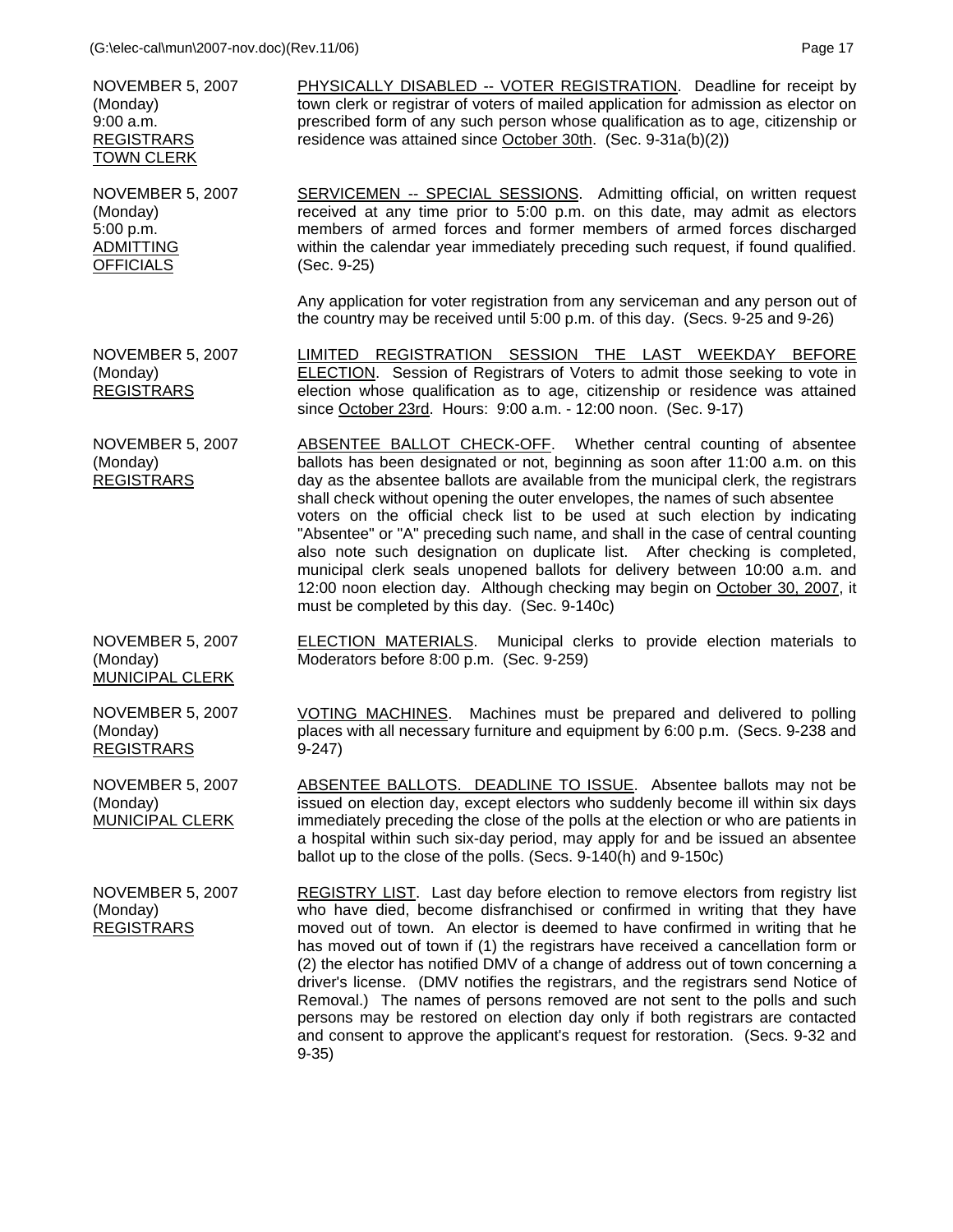INACTIVE LIST. The registrars prepare an inactive list of (1) any person whose notice of approval of mail-in was returned undeliverable and who did not respond to a confirmation of voting residence notice sent thirty days prior to this date, and (2) any person who was sent a confirmation of voting residence notice between January 2, 2007—May 1, 2007 or between January 2, 2006--May 1, 2006 or between January 2, 2005—May 1, 2005 or between March 2, 2004--May 1, 2004 on the basis of the canvass and did not respond within thirty days after it was sent (and was not restored). The inactive list is sent to the polls. Electors on the inactive list may sign a restoration form at the polls and, if both registrars or both assistant registrars of voters in the polls consent, such elector may vote. (Secs. 9-23g(c), 9-35 and 9-42(c))

 REMOVE FROM INACTIVE LIST. Last day before election to remove electors from inactive registry list who were sent a Confirmation of Voting Residence Notice four years ago and did not respond within thirty days after it was sent (and were never restored to the active list). (Sec. 9-35)

# \* ELECTION DAY \*

NOVEMBER 6, 2007 (Tuesday) **ALL ELECTION OFFICIALS** 

*MEETING OF ELECTION OFFICIALS* at polling places by 5:15 a.m. (Secs. 9- 174 and 9-259)

*MEETING OF MODERATOR AND ASSISTANTS* by 5:40 a.m. to place distance markers. (Sec. 9-236)

*DEMONSTRATOR VOTING MACHINE* to be provided inside polling place. (Sec. 9-260)

*VOTER'S BILL OF RIGHTS & 3 SAMPLE BALLOT LABELS* (and, if town so elects, 3 local question posters of explanatory text and/or arguments re local questions) to be posted in each polling place. (Secs. 9-255 and 9-369b and Sec. 8 of P.A. 02-83)

*VOTER REGISTRATION RECEIPT.* On election day an applicant whose name is not on the check-list may vote if, at the polls, he (1) presents a voter registration receipt from the DMV or other prescribed voter registration agency that his application was received by the deadline, (2) fills out a new voter registration card, (3) the card is approved by the registrars, and (4) the voter presents the required identification. (9-23g(d) as amended by Sec. 5 of P.A. 02- 83)

*HOURS OF VOTING*. Polls to be open 6:00 a.m. to 8:00 p.m. Electors in line by 8:00 p.m. permitted to vote. (Sec. 9-174)

*ABSENTEE BALLOTS*. In order to be cast at an election, the absentee ballot must be received by the municipal clerk (1) by the close of the polls if it is mailed or if it is returned by a member of the immediate family of the applicant in person or by the qualified designee of an ill or physically disabled ballot applicant in person, or (2) by the day before the election if it is returned in person by the applicant. (Sec. 9-140b)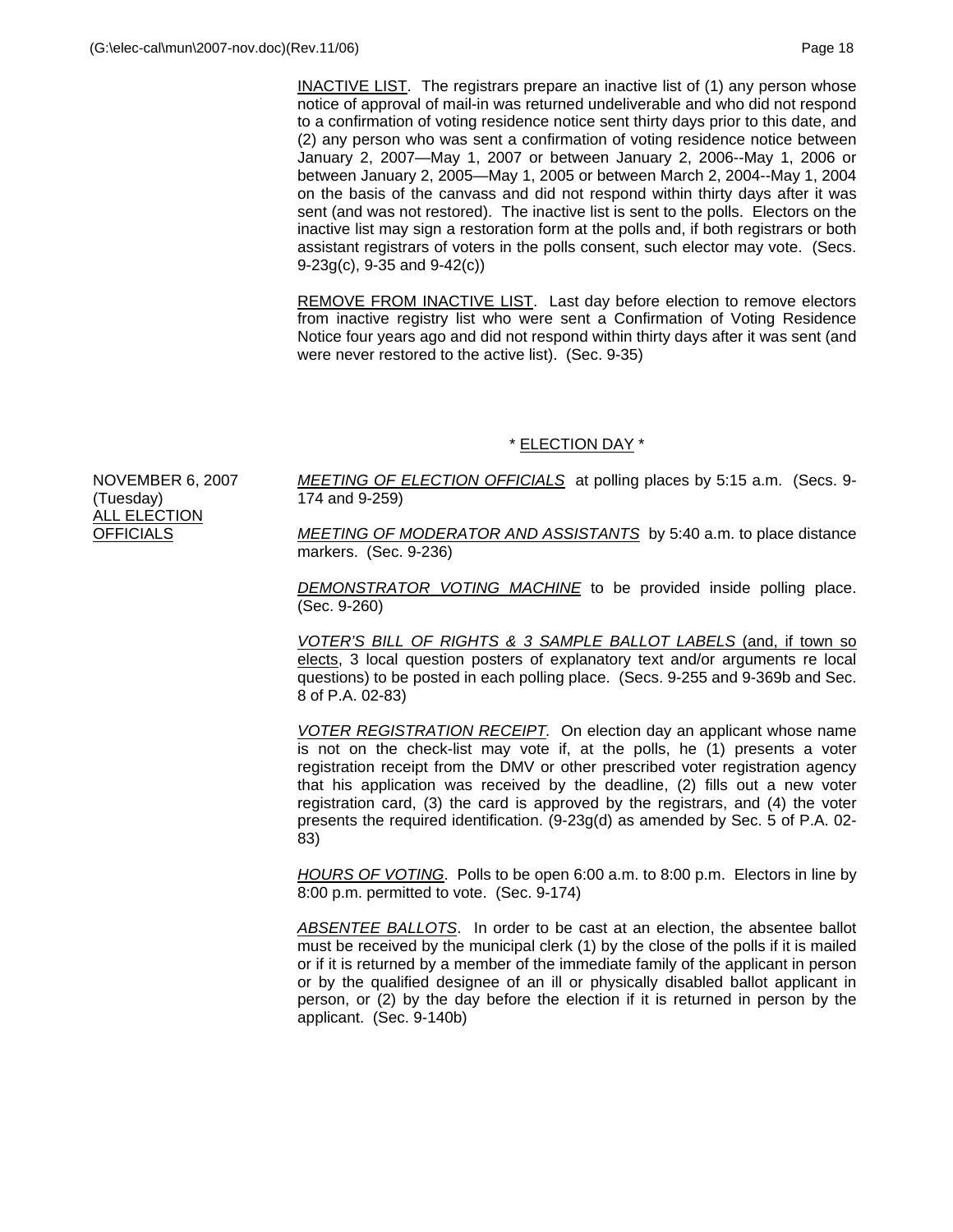(Tuesday)

|                                                                                                | <b>ABSENTEE BALLOTS.</b> Absentee ballots are to be delivered to the registrars of<br>voters between 10:00 a.m. and 12:00 noon, at 6:00 p.m. (optional), and again,<br>immediately after the close of the polls. Those ballots which are timely received<br>after 11:00 a.m. of the last weekday before election are to be delivered to the<br>registrars of voters at 6:00 p.m. and/or 8:00 p.m. In municipalities which have<br>central counting of absentee ballots, at close of polls, registrars or assistant<br>registrars shall deliver official checklist to central counting moderator. When<br>counting of absentee ballots is complete, central counting moderator delivers<br>check list, duplicate check list and returns required by Sec. 9-150b to head<br>moderator. (Secs. 9-140c)                               |
|------------------------------------------------------------------------------------------------|-----------------------------------------------------------------------------------------------------------------------------------------------------------------------------------------------------------------------------------------------------------------------------------------------------------------------------------------------------------------------------------------------------------------------------------------------------------------------------------------------------------------------------------------------------------------------------------------------------------------------------------------------------------------------------------------------------------------------------------------------------------------------------------------------------------------------------------|
| <b>NOVEMBER 6, 2007</b><br>(Tuesday)<br><b>MODERATORS</b>                                      | <b>IMMEDIATELY AFTER THE CLOSE OF POLLS.</b> Immediately after close of<br>polls, checkers must deliver to moderator a certificate in duplicate, stating whole<br>number of names on registry list and number checked thereon as having voted.<br>Names of persons requesting a challenged ballot are crossed off registry list and<br>added at end of list. (Secs. 9-232e and 9-307)                                                                                                                                                                                                                                                                                                                                                                                                                                             |
|                                                                                                | Registrars at the respective polls must add their certificate to the checklist.<br>Moderator must lock duplicate copy of moderator's return in voting machine.<br>(Secs. 9-307 and 9-309). In municipalities which have central counting of<br>absentee ballots, the head moderator shall add the results from the voting<br>machines (on each polling place moderator's returns) to the absentee count<br>recorded on the central counting moderator's return for the corresponding voting<br>district. $(Sec. 9-150b(c))$                                                                                                                                                                                                                                                                                                       |
| NOVEMBER 7, 2007<br>(Wednesday)<br><b>MODERATOR</b>                                            | RETURN OF VOTES TO SECRETARY OF THE STATE.<br>Head moderator<br>must either: (1) fax one copy of the certificate of votes cast for each question and<br>candidate to the Secretary of the State by 12:00 midnight on election day and<br>then send such return to the Secretary of the State not later than 3 days later<br>(Friday, November 9, 2007) or (2) deliver immediately by hand to the Secretary<br>of the State not later than 6:00 p.m. of day after the election or to the state police<br>not later than 4:00 p.m. who shall deliver by hand to the Secretary of the State<br>before 6:00 p.m. one copy of duplicate certificate of votes cast for candidates. If<br>the Head moderator faxes the return to the Secretary of the State, he must also<br>send (by hand delivery or mail) return by November 9, 2007. |
|                                                                                                | The other copy of the return is filed with the municipal clerk on or before this<br>date. (Secs. 9-314 and 9-369a)                                                                                                                                                                                                                                                                                                                                                                                                                                                                                                                                                                                                                                                                                                                |
| <b>NOVEMBER 7, 2007</b><br>(Wednesday)<br><b>MODERATORS</b>                                    | CERTIFIED CHECK LIST to be deposited with Municipal Clerk. (Sec. 9-307).<br>TIE VOTE OR "CLOSE" VOTE -- RECOUNT. For provisions relating to<br>automatic recanvass where tie vote or where plurality of winning candidate was<br>within limits prescribed by statute, see Sections 9-310, 9-311a and 9-311b.                                                                                                                                                                                                                                                                                                                                                                                                                                                                                                                      |
|                                                                                                | Recanvass of close question vote -- Sec. 9-370a.                                                                                                                                                                                                                                                                                                                                                                                                                                                                                                                                                                                                                                                                                                                                                                                  |
| NOVEMBER 7, 2007 thru<br><b>DECEMBER 31, 2007</b><br>(Wednesday - Monday)<br><b>REGISTRARS</b> | REGISTRATION BY MAIL -- NOTICE OF ACCEPTANCE OR REJECTION TO<br>BE SENT WITHIN 10 DAYS. When an application for registration by mail is<br>received during this period registrar must send by first class mail a notice of<br>acceptance or rejection within 10 days of receipt of application. The privileges<br>as an elector attach immediately upon approval of the application, and the new<br>elector's name is added to the registry list. If a notice of approval is later<br>returned undelivered, registrars must proceed with confirmation of voting<br>residence notice under Conn. Gen. Stat. Sec. 9-35 or Sec. 9-43 and may<br>challenge applicant at polls. (Sec. 9-23g(c) and (d))                                                                                                                                |
| <b>NOVEMBER 9, 2007</b><br>(Friday)<br><b>MODERATORS</b>                                       | DISCREPANCY -- RECOUNT. Last day for head moderator to order recount<br>when there is a discrepancy in returns. (Secs. 9-310 and 9-311)                                                                                                                                                                                                                                                                                                                                                                                                                                                                                                                                                                                                                                                                                           |
| <b>NOVEMBER 13, 2007</b>                                                                       | <b>MACHINE REPORTS.</b> Reports of machine mechanics and reports of registrars                                                                                                                                                                                                                                                                                                                                                                                                                                                                                                                                                                                                                                                                                                                                                    |

MUNICIPAL CLERK MACHINE REPORTS. Reports of machine mechanics and reports of registrars and party watchers provided for in Sections 9-244 and 9-246 from municipal primary to be kept by municipal clerk through this day. (Secs. 9-245 and 9-436)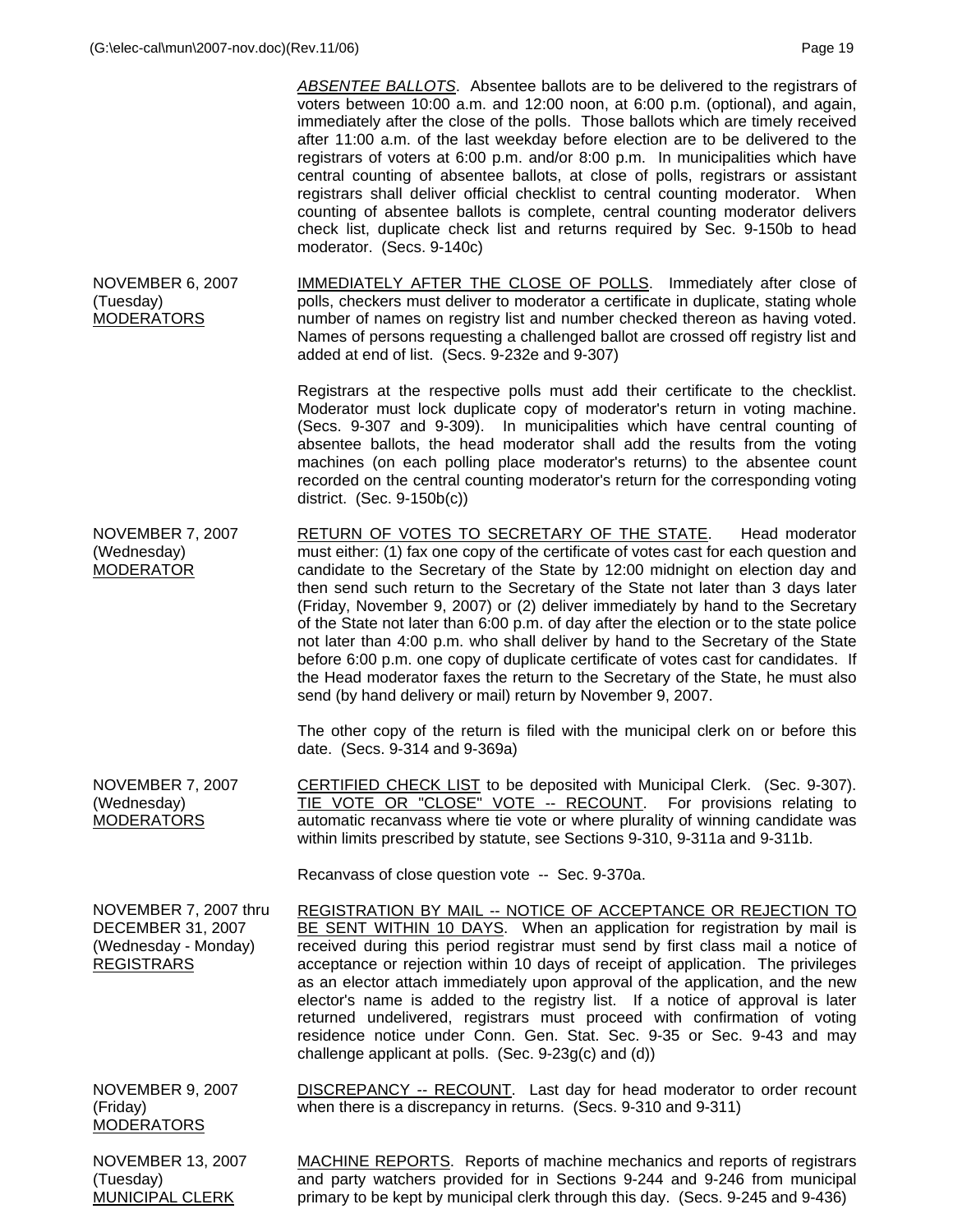| <b>NOVEMBER 13, 2007</b><br>(Tuesday)<br><b>MUNICIPAL CLERK</b>                   | PRIMARY FORMS. Municipal clerk destroys if no contest is pending, and no<br>subpoena has been issued by the State Elections Enforcement Commission, the<br>following forms used at the municipal primary: sealed depository envelopes by<br>district containing inner and outer envelopes from which absentee ballots have<br>been removed, together with the contents of serially-numbered outer envelopes<br>marked "rejected"; all executed absentee ballot applications and direction by<br>registrar forms; the numerical list of serially-numbered absentee envelopes<br>issued; the list of applicants who have been issued more than one absentee<br>ballot under Sec. 9-153c; all unused printed absentee ballots; absentee ballots<br>received after the polls close; and list of absentee ballot applicants who returned<br>their absentee ballots. (Secs. 9-140(e), 9-150a(f), 9-150b(f), (h) and (j), and 9-<br>153c(c) |
|-----------------------------------------------------------------------------------|--------------------------------------------------------------------------------------------------------------------------------------------------------------------------------------------------------------------------------------------------------------------------------------------------------------------------------------------------------------------------------------------------------------------------------------------------------------------------------------------------------------------------------------------------------------------------------------------------------------------------------------------------------------------------------------------------------------------------------------------------------------------------------------------------------------------------------------------------------------------------------------------------------------------------------------|
| <b>NOVEMBER 14, 2007</b><br>(Wednesday)<br><b>MODERATORS</b>                      | CLOSE VOTE OR DISCREPANCY RECOUNT. Last day to conduct close vote<br>or discrepancy recount. (Secs. 9-310, 9-311, 9-311a, 9-311b, 9-370a)                                                                                                                                                                                                                                                                                                                                                                                                                                                                                                                                                                                                                                                                                                                                                                                            |
| <b>NOVEMBER 16, 2007</b><br>(Friday)<br><b>MUNICIPAL CLERK</b>                    | ABSENTEE BALLOTS REPORT. Last day for municipal clerk to file with<br>Secretary of the State statement accounting for number of absentee ballot forms<br>received from said Secretary for the election. (Secs. 9-139c and 9-232e)                                                                                                                                                                                                                                                                                                                                                                                                                                                                                                                                                                                                                                                                                                    |
| <b>NOVEMBER 16, 2007</b><br>(Friday)<br><b>MUNICIPAL CLERK</b>                    | <b>LIST OF ELECTED OFFICIALS.</b> Municipal clerk to file with Secretary of the<br>State by this date a statement of the name, post office address and term of each<br>person elected to office. If an elected town clerk is registrar of vital statistics, ex<br>officio, such return shall so indicate. (Sec. 9-320)                                                                                                                                                                                                                                                                                                                                                                                                                                                                                                                                                                                                               |
| <b>NOVEMBER 20, 2007</b><br>(Tuesday)<br><b>CANDIDATES AND</b><br><b>ELECTORS</b> | <b>ELECTION CONTEST.</b> Last day for bringing any complaint contesting ruling of<br>moderator or count of votes to superior court. (Sec. 9-328)                                                                                                                                                                                                                                                                                                                                                                                                                                                                                                                                                                                                                                                                                                                                                                                     |
| <b>NOVEMBER 20, 2007</b><br>(Tuesday)<br><b>MUNICIPAL CLERK</b>                   | VOTING MACHINES. Voting machines are to remain locked through this date.<br>(Secs. 9-266 and 9-310)                                                                                                                                                                                                                                                                                                                                                                                                                                                                                                                                                                                                                                                                                                                                                                                                                                  |
| <b>NOVEMBER 21, 2007</b><br>(Wednesday)<br><b>MUNICIPAL CLERK</b>                 | <b>REPORT OF REFERENDUM.</b> Municipal clerk to file with Secretary of the State<br>result of a referendum (a) on charter or charter amendment, or (b) on the<br>question of the acceptance of a special act, or (c) conducted in accordance with<br>the provisions of a special act. (Sec. 9-371)                                                                                                                                                                                                                                                                                                                                                                                                                                                                                                                                                                                                                                   |
| <b>NOVEMBER 27, 2007</b><br>(Tuesday)<br><b>MUNICIPAL CLERK</b>                   | RUN-OFF ELECTION. Run-off election for offices in which tie-vote resulted is to<br>be held three weeks after election. At least three days' notice of such adjourned<br>election must be published by municipal clerk. (Sec. 9-332)                                                                                                                                                                                                                                                                                                                                                                                                                                                                                                                                                                                                                                                                                                  |
|                                                                                   | DECEMBER, 2007                                                                                                                                                                                                                                                                                                                                                                                                                                                                                                                                                                                                                                                                                                                                                                                                                                                                                                                       |
| DECEMBER 6, 2007<br>(Thursday)<br><b>MUNICIPAL CLERK</b>                          | <b>COPIES OF CHARTERS.</b> Last day for clerk to file with Secretary of the State<br>three certified copies of any charter, charter amendments or home rule<br>ordinance amendments approved at the election, with the effective date<br>indicated and in the case of the approval of charter or home rule ordinance<br>amendments, three certified copies of the complete charter or ordinance<br>incorporating such amendments. (Sec. 7-191(g))                                                                                                                                                                                                                                                                                                                                                                                                                                                                                    |
| DECEMBER 6, 2007<br>(Thursday)<br><b>REGISTRARS</b>                               | CERTIFICATE OF CANVASS COMPLETION. Last day for registrars of voters<br>to file with Secretary of the State a certificate signed under penalties of false<br>statement stating that the annual canvass of voters was completed. (Sec. 9-32)                                                                                                                                                                                                                                                                                                                                                                                                                                                                                                                                                                                                                                                                                          |
|                                                                                   | <b>JANUARY, 2008</b>                                                                                                                                                                                                                                                                                                                                                                                                                                                                                                                                                                                                                                                                                                                                                                                                                                                                                                                 |
| <b>JANUARY 7, 2008</b><br>(Monday)<br>MUNICIPAL CLERK                             | <b>MACHINE REPORTS.</b> Reports of machine mechanics and reports of registrars<br>and party watchers provided for in Sections 9-244 and 9-246 for municipal<br>election to be kept by municipal clerk through this day. (Sec. 9-245)                                                                                                                                                                                                                                                                                                                                                                                                                                                                                                                                                                                                                                                                                                 |